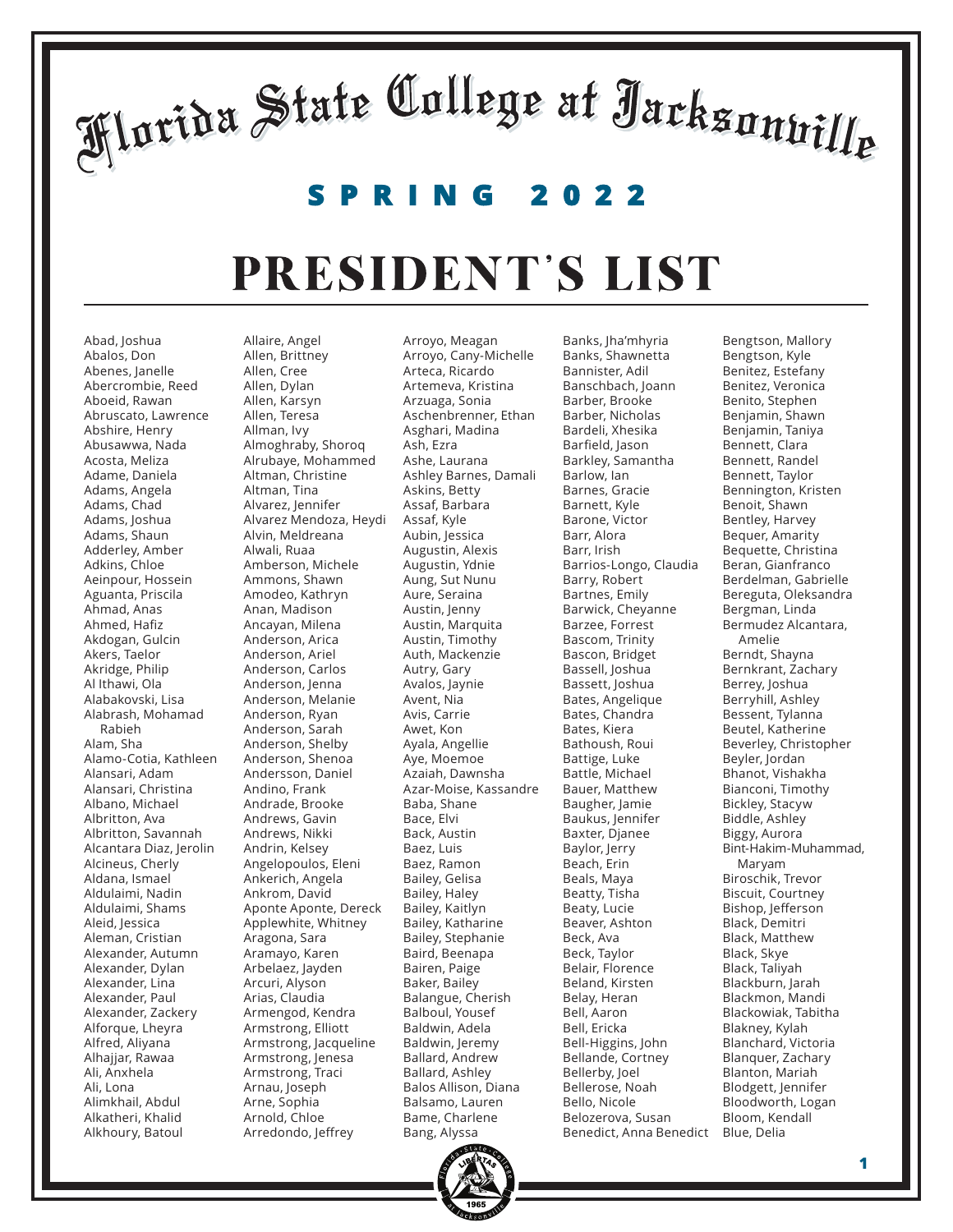Blume, Christie Boateng, Richmond Bobbitt, Gianicole Bochert, Jason Bodison, Andre Bohler, John Boldt, Theo Bolibrzuch, Isabella Bolick, Sophia Bonanno, Frank Bonaparte, Ellison Bondoronek, Brooke Bones, Garrielle Bonner, Lafayette Bonts, Jasmine Boone, Gabe Booth, Jasmine Booth, Jade Borer, Samantha Borquez, Carolina Bouchard, Allison Boucher, Devin Bougenoy, Rachel Bouler, Kimberlyn Bousalham, Sanae Bouton, Katarina Bowden, Abby Bowens, Daneisha Bowers, Brittany Bowman, Wanda Bowman, William Boyd, Lisa Boyd, Taylor Boyette, Tatum Bradberry, Brittany Bradbury, Stephanie Bradley, Morgan Bradley, Timothy Brady, Jamie Bramstedt, Destiny Braniff, Clara Brannan, Britney Brannan, Edwin Brantley, Jasmine Braswell, Randall Bratton, Brooke Braun, Sonja Breakiron, Morgan Breff Anllo, Omar Brennan, Rhiannon Bridenback, Riley Bridgewater, Tianna Brigman, Tonya Briscoe, Tonja Bristow, David Britt, Tracy Brock, Tonya Brockdorf, Nicholson Brodie, Briana Brooks, Josephine Brooks, Patricia Broome, Shannon Broussard, Cedric

Broussard, Jodie Broussard, Josephina Broussard, Selene Browder, Emily Brower, Eden Brown, Alysia Brown, Ashley Brown, Bazil Brown, Christopher Brown, Elizabeth Brown, Gregory Brown, Hayley Brown, Jeremiah Brown, Justin Brown, Katherine Brown, Lauralee Brown, Madison Brown, Marissa Brown, Nijah Brown, Patrick Brown, Roosevelt Brown, Samantha Brown, Shamar Brown, Shannon Brown, Sulair Brown, Suzanne Brown, Taliyah Brown, Trevor Browning, Cassandra Browning, Lynn Browning, Steven Brubaker, Hayes Bruen, Justin Bruno, Hannah Bruno, Jacqueline Bryan, Jennifer Bryan, Laquisha Bryant, Courtney Bryant, Emily Bryant, Mae Grace Bryant, Veronica Buckalew, Jerry Buckley, Aljae Bueno, Fatima Buhari, Kelimatu Bui, Bien Bui, Jacquelyn Bullard, James Burbo, Eva Burch, Jared Burchard, Carissa Burditt, Alexa Bures, Kathryn Burgos, Corey Burke, Crystal Burke, Lisa Burley, Charmaine Burmeister, Jeremy Burnett, Ashley Burns, Sophie Burrell, Jessica Burroughs, Quincy Burrows, Allie

Burton, Mekhi Bush, Daniel Butcher, Collin Butler, Crystal Butler, Haylie Butler, Lisa Butler, Tiyonna Butler-Drinks, Semaj Byrd, Ava Byrd, Kimberly Byrne, Samuel Byrnes, Courtney Cabal, Zoey Cacciapouti, Nicole Cagle, Jonathan Cagle, Joseph Caicedo, Stephanie Cairo, Genesis Caldero, Alanys Calderon, Valerie Caldwell, John Calinisan, Aden Calixte, Duna Callender, Jacob Calloway, Isaac Calugar, Kaylin Calvin, Alanna Camacho, Natalia Camejo, Arlyn Camp, Caterina Camp, Jessica Campbell, Madelyn Campbell, Sabrina Campbell, Synihia Canaday, Haleigh Canady, Cayla Cancel, Richard Candelaria, Thomas Candelario, Luis Cantoriano- Flores, Melisa Capps, Stacey Caputo, Kori Caramante, Alexandra Carbone, Gianna Card, Taylor Cardona Alicea, Jonathan Carl, Steven Carle, Julie Carlisle, Sharde Carmichael, Alexandra Carmo, Solange Carnochan, Sienna Carpenter, Jason Carpenter, Kaitlyn Carpenter, Virginia Carr, Mary Carr, Matthew Carreon, Jamie Carrion, Ashley Carrion, Sherlyn Carroll, Brayden

Carroll, Michael Carroll, Shaqueria Carroll Jr., William Carter, Ashley Carter, Catherine Carter, Courtney Carter, Dustin Carter, Maia Carter, Maria Cristina Carter, Robert Carter, Savannah Carter, Tori Cartwright, Maya Cason, Toni Castaner, Osiris Castano, Carlos Castanon, Mario Castellana, Jessica Castillo, Maya Castillones, Annamarie Castlen, Dustin Cecere, Julia Cedeno, Maria Cercy, Haleigh Cernik, Catherine Cesar, Prisca Ceuninck, Kristyna Cevallos, Camila Chachkouskaya, Aliona Chacon, Maria Chacon Aguilar, Estefania Chadwell, Ashley Chams, Kareem Chan, Matthew Chaney, Sean Charbonier, Heidy Charles, Charlyne Charles, Charnoine Charles, Joanne Charrier, Chasity Chavez, Amber Chavez, Jazmin Chavez-Tafur, Micaela Chelangat, Sheila Cherilus, Myrdania Chewning, Calista Chichester, Sarah Chick, Benjamin Chieppa, Stephanie Childress, Paige Chira, Edwin Choate, Garrett Christie, Milton Christiecarlson, Margaret Chun, Elijah Chung, Gabrielle Chuquichaico, Jose Church, Wesley Civil, Katiana Clanton, Ali Clapp, Maegan

Clark, Andrew Clark, Ashlyn Clark, Brandon Clark, Isaiah Clark, Renata Clark, Tamiracle Clarke, Ashley Claro Malena, Stephanie Clay, Kaleigh Clendening, Jacob Cletta, Brandon Clidence, Alicia Clifton, Hadley Climenhaga, Mckinley Cline-Blair, Michayla Cloud, Alexis Coaxum, Sydney Cockcroft, Chad Cockerham, Darci Cockerham, Hunter Cogdell, Aiesa Cogdell, Joseph Cogswell, Kimberly Cohen, Rashad Cohen, Trinity Cohen, Ty'aunna Cokus, Ryan Coleman, Amy Coleman, George Collamati, Kassandra Collins, Amanda Colon, Jesenia Colon, Peyton Colon, Sarah Colon-Esquilin, Katherine Colson, Megan Combs, Lauren Combs, Lindsay Combs, Maggie Conley, Melanie Connell, Hamilton Conner, Hannah Conner, Joshua Conner, Megan Cononie, Daniel Conrique, Ally Consolini, Nathania Conteh-Brown, Millicent Contessa, Lisa Cook, Amelia Cook, Cherish Cook, Lindsay Cook, Shane Cook, Suzanne Cook, Zachariah Cooke, Robert Cooks, Corriana Cooper, Abigail Cooper, Damani Cooper, Kyndal Cooper, Maddox Cooper, Myona

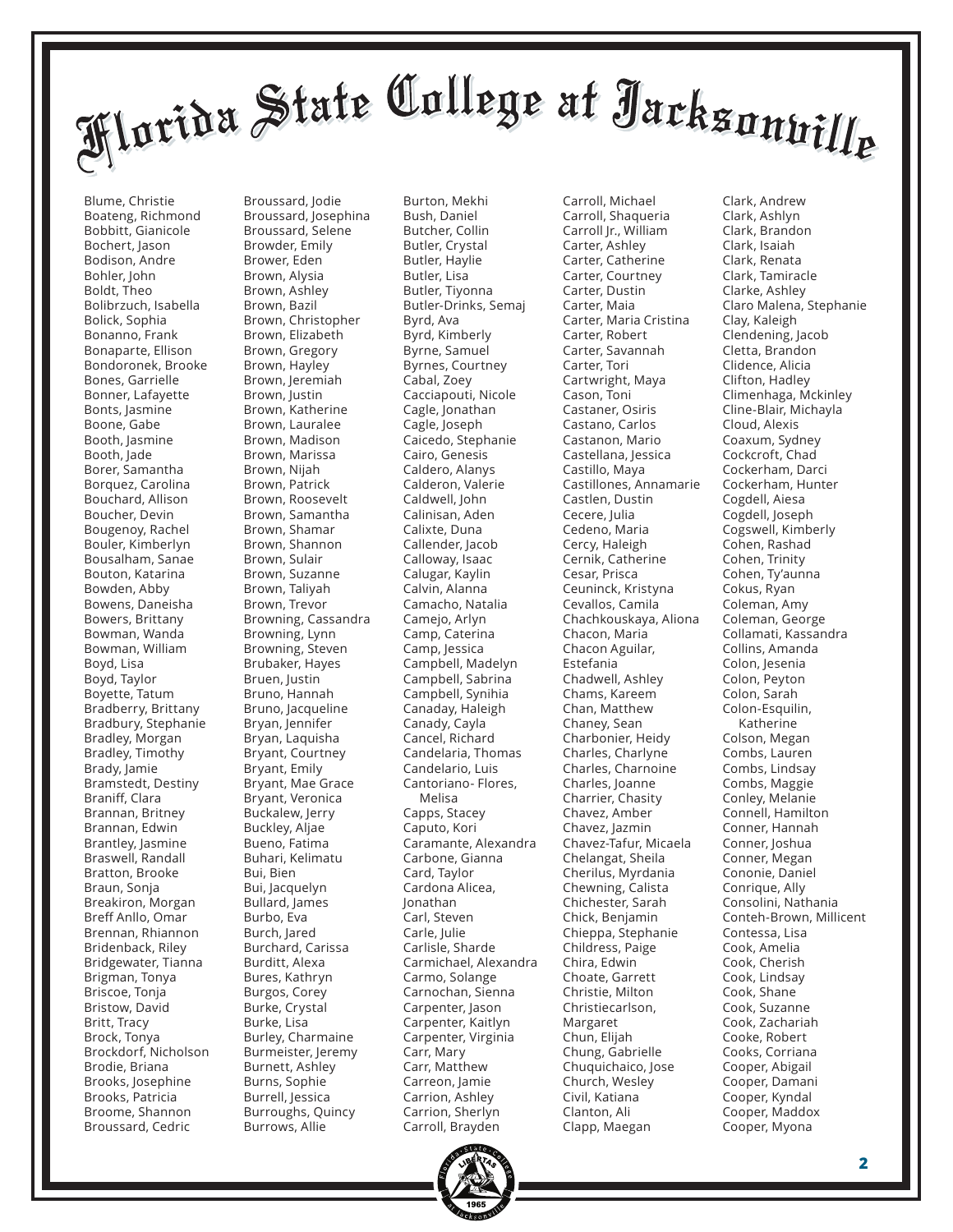Coover, Tyler Copeland, Jesse Copley, Cassie Corbett, Kelly Cordray, Jackson Coronel-Okiyama, Adriana Corrales, Ofelia Correa, Aryana Correa, Nico Cortez, Elizabeth Cortopassi, Carley Cotten, Alexandra Cowart, Mallory Cox, Chad Cox, Kirsten Cox, Marie Coy, Taylor Cozzens, Zachary Craine, Kirsten Crandall, Altisha Craven, Amber Crawford, Bryce Crawford, Jayde Craycraft, Shelby Creel, Lawella Crego, Lance Crespin, Kandace Crews, Allyssa Crews, Sharnaja Croft, Amanda Cromarty, Francine Cronkhite, Trevor Crosby, April Cross, Ann Cross, Rachel Crowson, Morgan Cruikshank, Tori Crumbacker, Blake Crumlish, James Crutchfield, Tyler Cruz, Arismel Cruz, Karen Cruz, Karina Cruz, Rocio Cruz, Vincent Crystal, Matthew Cu, Pham Cuartero, David Cubas, Jhon Cuccia, Victor Cuevas, Manuel Culbreath, Alexis Culi, Will Culiqi, Hera Cullen, Laura Cummings-Waziri, Raesean Cunanan, Sophia Chanel Cunningham, Allister Cunningham, Savannah Curole, Bailey Czerkawski, Emily

Czerkawski, Thomas D'alencon, Stella D'ambrosio, Maggie D'angelo, Brandon Dabrowski, Emily Dail, Alexandra Daise, Andrea Dallas, Teriyana Dalrymple, Makenna Daltongoff, Savannah Dam, Matthew Damato, Noah Dampier, Haley Dana, Tinsae Danan, Russell Danas, Lianna Dandelake, Adelle Danforth, Chitra Dang, Ly Daniels, Imari Daniels, Tiana Danieu, Alexa Dantzler, Logan Dao, Hai Dao, Thi Daragjati, Mario Darcy, Nicole Darnell, John Darner, Madyson Darr, Jacob Daugharty, Ike Daugharty, Paisley Daugherty, Shelby Dauk, Lisa Davies, Sophia Davis, Aieshia Davis, Amanda Davis, Avery Davis, Emily Davis, Libby Davis, Michelle Davis, Mina Davis, Monica Davis, Onija Davis, Porsha Davis, Robert Davis, Sarah Davis, Summer Davis, Tessa Davis, Tiana Dawkins, Alexandra Dawkins, Angelina Dawkins, Phillip Dawson, Nickia Day, Laurel Day, Robyn Dayot, Arturo Daza, Veronica De Leon, Adrian Deaver, Robert Decker, Dennis Decker, Erica Deeb, Christina

Deeds, Aimee Dees, Elisha Degroy, Abbey Degruchy, Nathaniel Deherrera, Nicholas Dehlin, Kelly Deida, Alexandra Deitchman, George Dejesus, Angelys Dejesus, Ariel Del Rosal, Joseph Delacruz, Daynah Delacruz, Gabriel Delacruz, Marissa Delgado, Yamilet Demarco, Mary Catherine Demers, Lauren Demonte, Alissa Dempsey, Erika Denes, Stephanie Denic, Ajla Denson, Sa'mia Depass, Brittany Desjardins, Alexandria Desousa, Halle Despres, Emma Detres, Antonio Devaney, Marcus Devolk, Corey Dewberry, Rachel Dewitt, Aiden Dewitt, Casey Dewitt, Harlie Dhooper, Sachleen Diaz, Frank Diaz, Hanna Diaz, Marie Diaz, Stefany Dibiase, Megan Dickens, Caleb Dickerson, Dawan Dickerson, Mindy Dickerson, Renee Dickinson, Anna Dickinson, Caitlin Dicolla, Carl Dietz, Courtney Diggs, Jemima Digiorgi, Paige Dill, Amber Dimeo, Jenna Dineen, Andrea Diurlin, Melanie Diveglia, Brandon Dixon, Joseph Dixon, Kiara Dizon, Nathan Dlugosz, Daniel Dobbin, Gates Dobbs, Aeries Dobbs, Madison Doherty, Chance

Dolak, Alexandra Dolan, Sean Dominguez, Jasmine Donate, Jonathan Doody, Kevin Dorough, William Dos Santos, Stefani Dous, Gabriella Dowling, Britney Doyle, Brittany Dozier, Shaunette Drakulic, Milana Drayton, Tiara Drew, Mason Driggers, Jade Driggers, Shaylynn Drinnon, Sumer Drury, Johnathan Dubuisson, Mary Duck, Kendra Ducros, Jacqueline Duemmel, Amanda Duff, Jacob Duffey, Jake Dullas, Leilani Dumas, Lauren Dunbar, Victoria Dunham, Kayla Dupree, Marissa Duran, Felipe Duran, Orvis Duran Garcia, Maria Durandisse, Kenny Durham, Elizabeth Durham, Madisyn Durmishi, Nafije Dushi, Heraldin Dutton, Alejandra Dy, Angelica Dybalski, Gabrielle Dymond, Pierce Eagan, Jamison Early, Tykkia Ebbers, Chase Eckton, Jackson Edelbi, Najwan Edenfield, Lindsey Edmonds, Charnelle Edmondson, Taylor Edwards, Kalee Edwards, Tamara Edwards Jr., Roger Egbule, Ngozi Eiben, Angela Eiss, Crystal Ekic, Emina El Arfaoui, Nezha El-Noursi, Fatima Ellis, Kerrie-Lynn Ellison, Grace Elmadani, Eric Elmore, Jason Elmore, Luke

Elwood, Kieran Embry, Marquita Embuldeniya, Jeevani Ennis, Jacob Ephriam, Jayiana Epps, Tristen Eras De Borgia, Juliana Erickson, Jenna Erthal, Kari Espanol, Jibranth Espinheiro, Kristin Espinoza Cruz, Diana Esteban, Shania Olivia Estime, Brenda Estolas, Raniel Estrada, Katherine Estrada, Samantha Estrella Hernandez, Luis Evans, Jordan Evans, Kristel Evans, Lindsey Evans, Vashti Eveland, Jeremy Everetts, Taylor Eversley, Anissa Ezell, Brandon Fadley, Jamie Fairley, Jazlyn Falls, Felicity Famble, Cedric Fanelle, Dominique Faraone, Ivan Farhan, Patol Farnsworth, Crystal Farrell, Alexis Farrell, Corey Farrell, Jeannine Farrell, Kathryn Farris, Kyle Faucher, Logan Faulconer, Zachary Faulkner, Bridgette Faunce, Andrew Favors, Na Queeria Fazal, Nusrat Feld, Brian Felix, Angela Felling, Jared Fellows, Elise Fera, Kelly Ferguson, Damian Ferguson, Delaney Fernandes, Kaden Fernandez, Bianca Fernandez, Daniela Fernandez, Javier Fernandez, Jazmin Fernandez, Ric Fernandez-Acosta, Mafer Ferrari, Catalina Ferraro, Cyrus Ferreira, Adrianna

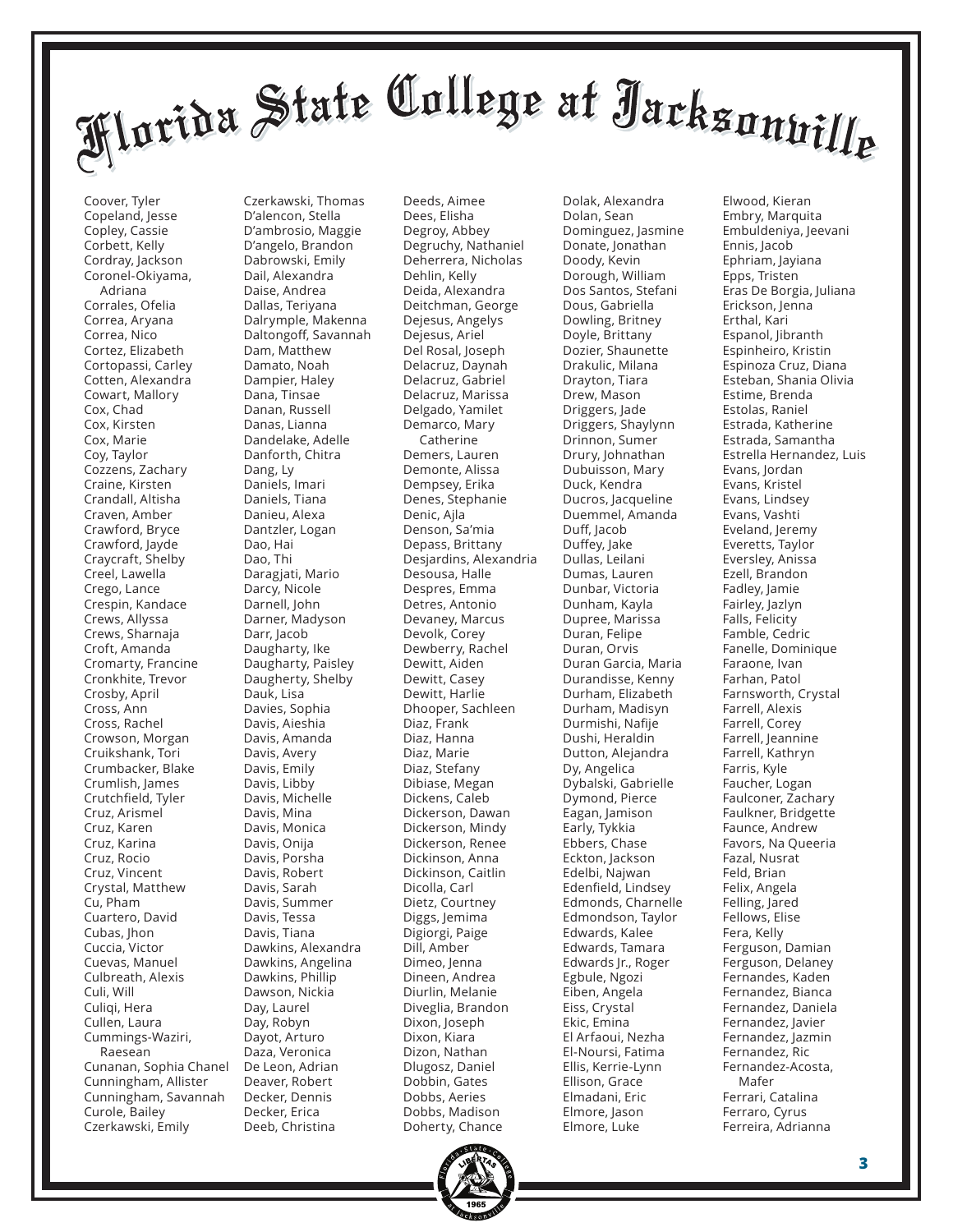Ferris, Jason Ferro, David Figary, Celia Figueroa, Adrian Finch, Kyle Fischer, Clara Fischer, Justin Fischer, Lindsey Fisher, Katlyn Fishkin, Rachel Flaieh, Elias Fleming, Brianna Fleming, Susannah Fletcher, Jessica Fletcher, Matthew Flood, Shanika Flores, Emely Flores, Megan Flores, Nathanael Flores, Rhodalyn Flores, Shalon Floyd, Savanna Fluharty, Isaiah Fluitt, Tania Foltz, Ali Foltz, Elizabeth Fontanilla, Zenaida Ford, Darrell Forehand, Cassidy Foreman, Blake Forrest, Marion Forrester, Jordan Forsyth, Ashley Forth, Taylor Fossoh, Roseline Foster, Ethan Foster, Laura Foster, Rebecca Fouraker, Eric Fouraker, Haleigh Fowler, Alana Fowler, Dominic Fowler, Taylor Fox, Carleigh Foye, Grayson Francis, Jeffrey Francisco, Chloe Francois Celestin, Wilande Frank, Ashleigh Frankhouser, Kaylin Frasure, Rebecca Frazier, Ariel Frazier, Isaiah Frederick, Shawndria Freeman, Brandon French, Michelle Frerman, London Frese, Anna Frey, Danniell Frias, Janessa Frickenstein, Madison Fried, Francois

Frierson, Jasmine Frost, Camryn Fry, Amy Fryer, Madilyn Fudge, Cynthia Fuson, Ashley Fussell, Kristen Gabriele, Abigail Gagne, Kayla Gaines, Lisa Galarza, Kristina Galeano, Daniells Gallagher, David Gallardo, Samantha Gallego, Alexandra Gallegos, Moses Gallion, Drew Gallo, Michael Gallo, Patrick Gant, Alyssa Garces Reyes, Yania Garcia, Adriana Garcia, Audreyleen Garcia, Eduardo Garcia, Jordan Garcia, Kaitlyn Garcia, Maricarmen Garcia, Victoria Garcia Cintra, Gretchen Gardner, Jordan Garong, Joshua Garren, Michele Garrett, Amanda Garrett, Gabrielle Garrett, Ryan Garris, Benjamin Garry-Bell, Arianna Gastel, Gaynor Gates, Alexander Gates, Tamika Gatlin, Jennifer Gauthier, Caleb Gay, Aryanna Gay, Devin Geiger, Colby Geiger, Jason Geiger, Kennedy Gempis, Darielle Leane Gentry, Dillon Gentry, Gunnar Gentz, Stephanie George, Steven Germain, James Geroka, Fryah Getman, Daniel Geuy, Maura Gianakas, Alyssa Giang, Helen Gibbs, Derek Gibson, Brittany Gil, Katherine Gilbert, Makayla Gilbert, Mary

Gilbert, Sakayyah Gilliam, Terica Gilmore, Lora Gjoni, Emily Gleaton, Sarah Glenn, Jessica Glockmann, Tyler Glomo, Victoria Gocaj, Arjeta Gocaj, Rozana Godbold, Kristen Goddard, Michael Goff, Landon Goggins, Emily Goldberg, Charles Golisch, Anna Gombert, Korey Gomez, Bethany Gomez, Leslie Gomez Etienne, Alma Gonzales, Mark Gonzalez, Alyssa Gonzalez, Blaze Gonzalez, Brittney Gonzalez, Christian Gonzalez, Elise Gonzalez, Kai Gonzalez, Kyara Gonzalez Donado, Juan Goodall, Zeon Gooden, Ashaunti Gooden, Christy Gooden, Pamela Goodman, Joelynn Goodrich, Susanna Goodwin, Abigail Gosselin, Haleigh Gould, Audrey Gould, Cindy Gould, Molly Gourdine, Cheri Gousman, Dylani Grabill, Cheryl Grady, Brittany Granby, Kalyn Grant, Ashley Grant, Joanna Grant, Kayla Grant, Pavla Graves, Jasmyne Gray, Ryan Grayson, Alexandria Graziano, Nicholas Greaves-Douglas, Ian Greco, Jessalyn Green, Angelina Green, Christina Green, Emily Green, Felecia Green, Joshua Green, Katheryn Green, Katie Green, Morgan

Green, Tyler Greene, Alyssa Greene, Samantha Greenwade, Dawnishia Gresham, Hailey Griffin, Rebekkah Griffis, Alisha Griffith, Debra Griffith, Fantasia Grigg, Erica Grigsby, Bela Griner, Emily Groenendyk, Mikaela Groll, Leanne Gross, Deloris Gross, James Grossman, Shae Grote, Robert Gsell, Steven Guckenberger, Cullen Guerrier, Sebastien Guetherman, Nataley Gugliuzza, Addison Guibbert, Catherine Guidash, Alayni Guillaume, Courtney Guillen Rios, Lilly Gulledge, Kyle Gunnell, Alyssa Gustavson, Joshua Gutalj, Mareen Guthridge, Georgianna Gutierrez, Judith Gutzke, Riley Guy, Mason Haage, London Haber, Bonni Hacker, Logan Hackett, Alex Hadnot, Cimara Haegele, Payton Haen, Meagan Hagan, Anthony Hagar, Linda Haines, Ethan Hair, Adriana Hale, Landon Halford, Delmar Hall, Andrew Hall, Anthony Hall, Ariel Hall, David Hall, Jamesha Hall, Taylor Hall, Tiphanie Haller, Emwood Hammoumi, Nihal Hamner, Jordan Hamrock, Susan Hancock, Alana Hand, Jennifer Hankinson, Grace

Green, Rachel

Hanna, Lourd Hansel, Joseph Hansell, Nijeria Hansen, Katelynn Hanson, Lydia-Rose Hardage, Brittney Hardaway, Kayla Hardin, Kyle Harding, Jacob Harmon, Dayton Harmon, Ella Harnage, Michaela Harpoo, Delilah Harrell, Theresa Harrell, Monica I Harris, Colton Harris, Geoffrey Harris, Jade Harris, Myah Harris, Robert Harris, Taylor Harrison, Aaron Harrison, Brittany Harrison, Max Harrison, Megan Harrison, Mitchell Harrold, Faith Harrold, Kelsey Hartman, Brandy Hartsfield, Haley Harvey, Steven Harwood, Lily Harwood, Sofiya Hatcher, Kyle Hathcock, Cameron Hatkic, Edina Hatton, Sandra Hawara, Ola Hawk, Cody Hawkins, Chase Haxhija, Era Hayes, Sorenity Haynes-Williams, Naja Haywood, Kyle Hayworth, Sidney Hayworth, Emily Hazzard, Sophia Healy, Aisling Hebert, Nathaniel Hedrick, Ariana Hedrick, Sandra Heflin, Amanda Heflin, Hanna Heidecker, Rebecka Heimrate, Paula Helfer, Lindsey Hellmann, Romelie Henderson, Cindy Hendricks, Gracen Hendricks, Heather Henley, Christa Henningsen, Carsten Henry-Andrews, A'nya

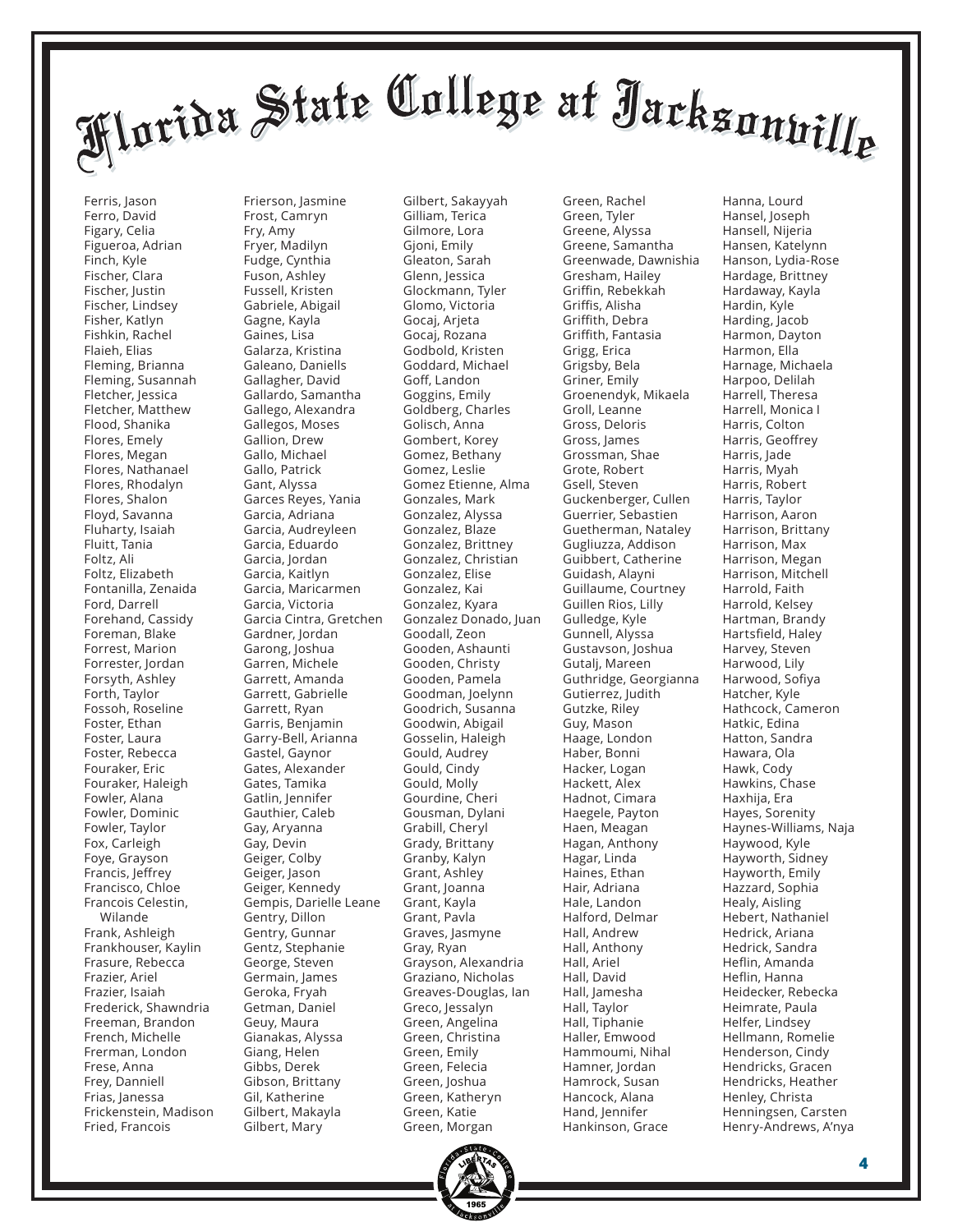Hensley, Candice Hernandez, Angelica Hernandez, Angelina Hernandez, Daniel Hernandez, Diana Hernandez, Jisela Hernandez, Jose Hernandez-Romero, Diane Herren, Rebecca Herrera-Reyes, Angel Herringdine, Julie Herrmann, Nicklas Hester, Adrianna Hettema, Cassidy Hetz, Camryn Hicks, Brett Hicks, Khaliya Hielscher, Alexis Higgins, Lisa Hill, Morgan Hill, Natalie Hilliard, Leann Hills, Hamunaptra Hilton, Jessica Himes, Tori Hinchcliff, Alexander Hinders, Leah Hinds-Parks, Aericka Hines, Sherry Hines, Tyrelle Hinojosa, Berny Hinson, Kristin Hirsch, Tyler Hizal, Melisa Ho, Hoang Hodges, Heather Hoffman, Brandi Hofstetter, Sarah Hogg, Jared Holcombe-Vallejo, Shelly Holloway, Domonique Holman, Andrew Holman, Laura Holmes, Tyhesha Holt, John Paul Holt, Taylor Honeycutt, Joshua Hooks, Anastacia Hooks, Mahogany Hoprich, Sydney Hopson, Alyssa Horiunenko, Daria Hornbuckle, Kali Horne, Lajuanza Horne, London Hornsby, Kayleigh Horton, Benjamin Horton, Joshua Hostetter, Abigail House, Sierra Howard, Amber Howard, Amy

Howell, Jessica Howell, Katie Hoxhaj, Andi Hubbard, Haylee Huber, Parker Huff, Laura Huffman, Grace Hulett, Callie Hunt, Marymarie Hunter, Isaac Hunter, Tayla Hurst, Wesley Hurst, Elizabeth Hurwitz, Alex Hussain, Angelena Huynh, Phuong Hyatt, Kaitlin Hynes, Annabelle Ibarra-Lopez, Carlos Ibarreta, Carmela Ruth Ibrahim, Mayada Idan, Ikram Ignacio, Ricardo Ilter, Feyza Imsirovic, Sheila Inam, Zuhayr Indingaro, Artavia Ingle, Alexandra Ingram, Connie Inman, Gavin Inozu, Eda Irvine, Charity Isaza-Cano, Peter Isenbeck, Eric Iturralde, Alexandra Iulianelli, Carrissa Iveson, Nina Jackson, Carissa Jackson, Carlin Jackson, Danielle Jackson, Dylan Jackson, Jazzmin Jackson, Madison Jackson, Matthew Jackson, Nathaniel Jackson, Shiketia Jackson, Timberly Jacobo, Noah Jacobs Stokes, Kyleah Jacques, Francisco Jacques, Mabelle Jaime, Sandra James, Lela James, Noah Jamison, Evy Jano, Dea Jarrett, Emma Jarrin, Ariel Jarvis, Nicholas Jasarevic, Nermina Javier, Francis Felix Javier, Megan

Howell, Ashton

Jeanlouisnat, Marleisha Jeanty, Medjine Jeffrey, Nicolas Jenkins, Brienne Jenkins, Hannah Jenkins, Melanie Jenkins, Nia Jeon, Sang Jerez, Jorge Jesse, Mabel Jeudy, Tangela Jewell, Michael Jimenez, Dianette Jimenez, Melanie Jiokeng, Alfred Joazil, Latrice Jobson, Andre John, Grace Johnbull, Gianna Johns, Michelle Johnson, Abbigail Johnson, Ashley Johnson, Giovanna Johnson, Grace Johnson, Haley Johnson, Hunter Johnson, Jayde Johnson, Jayvin Johnson, Kaelyn Johnson, Kandra Johnson, Kimora Johnson, Lauren Johnson, Lexis Johnson, Marguita Johnson, Opal Johnson, Philip Johnson, Roderick Johnson, Whitney Johnston, Michaela Jolly, Reginald Jones, Alana Jones, Ameleah Jones, Bryce Jones, D'miyah Jones, Garrett Jones, Irean Jones, Isaiah Jones, Luke Jones, Mackenzie Jones, Maia Jones, Peyton Jones, Robert Jones, Stephanie Jones, Taneisha Jonfe-Quinto, Marlyse Jordan, Autumn Jordan, Christy Jordan, Jeremy Jordan, Shamariya Joseph, Breanna Joseph, Ganexa Joseph, Melissa Joyce, Kaylee

Joyce, Vanessa Julio Rendon, Michelle Junior, Rose Justice, Keith Kabiling, Mark Angelo Kallmi, Daniela Kampmeyer, Janna Kanable, Jessica Kane, Thomas Kaneer, Denise Karelson, Alesya Karoglan, Mia Karst, Helena Karst, Isabel Kassim, Priscilla Kaylor, Kortney Kazemzadeh, Alireza Kearse, Jonathan Keaton, Stephanie Keel, Catriona Keener, Leah Grace Kegley, Hailey Keith, Bailey Keith, Renee Keller, Mariah Keller, Victoria Kelley-Schirmer, Christine Kellum, Candace Kellus, Gianna Kelly, Daveisha Kelly, Jason Kelly, Patrick Kemp, Johnesha Kemp, Joshua Kemp, Laterrice Kennon, Demetrius Kenski, Charlotte Keranovic, Serif Kersey, Caleb Key, Cheyanna Keyser, Edward Kha, Alex Khai, Go Kharel, Pukar Khomlasaben, Alexi Khuri, Mitchell Kickasola, Isabella Kicklighter, Caleb Kihlstadius, Joseph Kihlstadius, Kristopher Kilgore, Gabriel Kilpatrick, Kayleigh Kim, Kirill King, Anastasia King, Claire King, Kyra King, Pamela King, Richard King, Sean King, Sundra King, Violet

Joyce, Mackenzie

Kippur, Lindsay Kirkham, Courtney Kirkland, Casey Kirkman, Brandee Kirksey, Daniel Kirksey, Maya Kirschner, Kayla Klassen, Jared Kleisler, Erin Klemovitch, Veronica Klenk, Kelli Kline, Kristel Marie Klusmeier, Alaina Knapp, Jesse Knight, Braeden Knight, Brittany Knight, Jessica Knight, Kimberly Knight, Lavasha Knisely, Brianna Knowlden, Nannie Kondracki, Matthew Konnick, Kayla Kopanda, Madeline Koppel, Kirstin Kostrzewski, Julian Kovac, Mirza Kovalenko, Roman Kowkabany, Dorothy Kowkabany, Gabrielle Kozak, Courtney Kozlowski, Kaya Kraft, Shane Krall, Kara Kraus, Kailyn Krawczyk, Jessica Krech, Damien Kreeger, Lisaann Kreiner, Richard Krivulina, Kristina Krych, Kaylee Kubin, Christina Kuduk, George Kullamaa, Kulli Kwiatkowski, Analise La Rose, Delicea Labarca, Dylan Laborde, Luis Labossiere, Judelande Labrada, Nicolas Lacombe, Elise Lacy, Serenity Lafond, Donald Lagos, Stephanie Lajara, Amber-Leigh Lake, Korffie Lalgee, Christine Lam, Danielle Lama, Stephen Lamano, Vincent Lambert, Justin Lamboy, Yaima LaMere, Rebecca

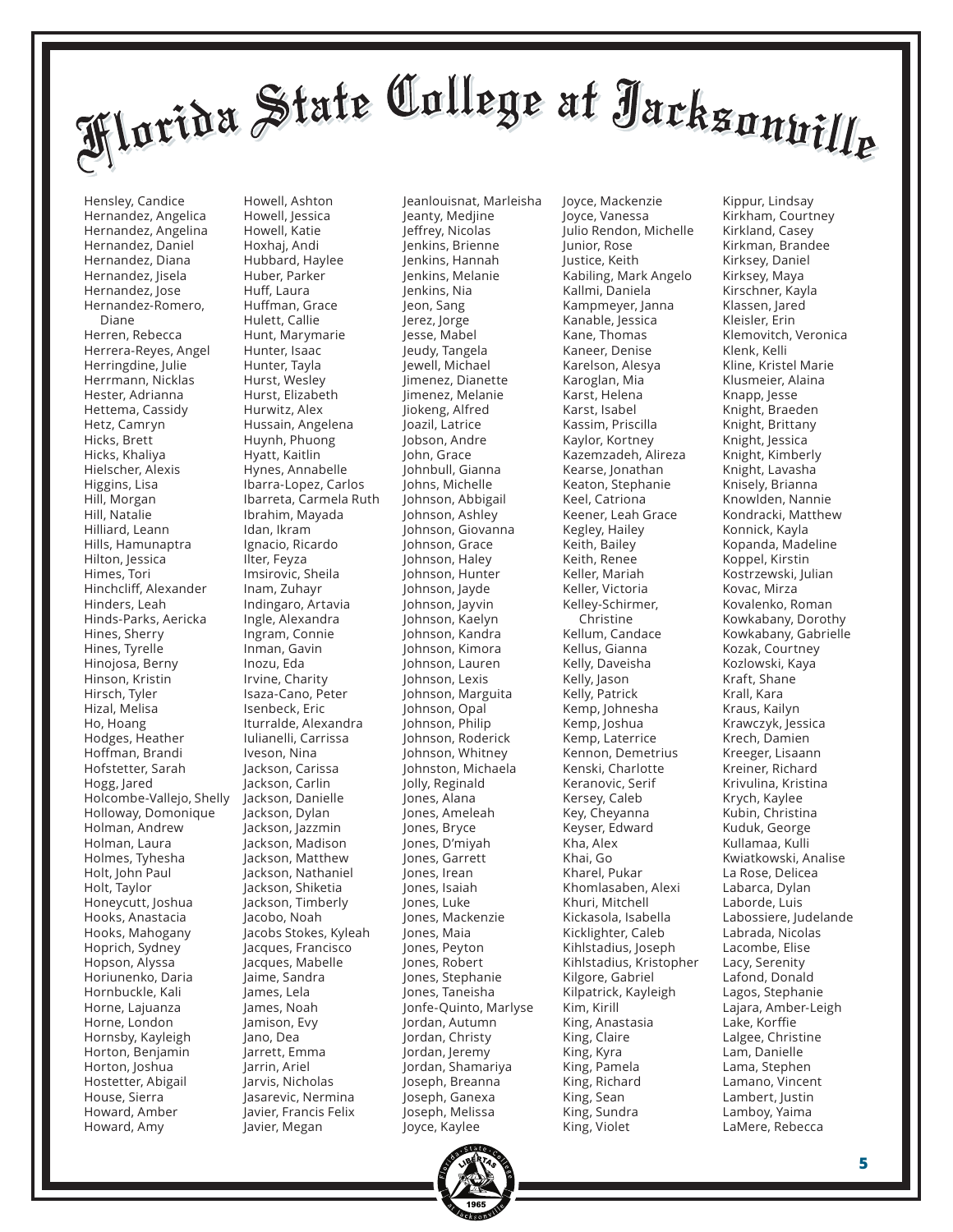Lamm, Thomas Lancaster, Tacey Lancaster, Timothy Landeros, Iris Landrum, Nichole Lane, Johnathan Lane, Kevin Lang, Jon Langel, Brianna Langevin, Katelyn Lankry, Sarah Lapsirisomsakul, Orathai Lara, Ashleigh Lara, Ruby Lardizabal, Keely Larochelle, Makaila Larson, Lily Latour, Candice Latreill, Alexandria Laureano, Jason Lavallee-Barber, Nikeisha Law, Zachary Lawing, Cecilia Lawless, Patrice Lawless, Savannah Lawrence, Autumn Lawson, Destiny Lawson, Tyler Lazri, Antonio Le, Catherine Le, Gwen Le, Ha Leach, Rondell Leary, Shealynne Lease, Fred Leatherman, Reese Lebrun-Auplan, Josemyrne Lecaros, Ana Lecas, Laurie Leclerc, Matthew Lecraw, Princess Leddy, William Lee, Casey Lee, Dianne Lee, Gary Lee, Jessica Lee, Laurie Lee, Nathan Lee, Sonne Leehe, Beverly Legaspi, Enrique Legaspi, Pauline Legette, Tatyana Legg, Alexander Leiva, Christian Leiva, Kevin Lemoine, Crystal Lenderman, Ashleigh Lennon, Michelle Leonard, Brian

Leonard, Michael Leshnak, Sharon Leverock, Austin Levitt, Samantha Lewis, Danny Lewis, Derena Lewis, Dominique Lewis, Manasseh Lewis, Rachael Lewis, Richard Leybag, Joselito Li, Angie Lian, Aye Lightsey, Angelita Lika, Eri Lindsey, Christopher Lindsey, Yasmine Link, Todd Links, Kaci Linville, Alan Linzmaier, Zachary Lipscomb, Amber Liriano, Ishamail Liriano, Jared Lister, Seaton Lithgow, Julie Little, Krystal Littler, Ariana Littles, Alvinesha Littles, Cionna Lively, Gus Livesay, Dylan Lizama, John Lloyd, Benjamin Lloyd, Elizabeth Logan, Rebecca Logue, Erin Logvinov, Yuriy Lombardo, Elizabeth Long, Anthony Long, Dana Long, William Lopes, Karla Lopes, Rebecca Lopes, Romana Lopez, Gabrielle Lopez, Kristina Lopez, Nain Loreston, Marie Lott, Daniella Lott, Yanelie Lou, Amanda Loud, David Loughhead, Kaitlyn Love, Hannah Love, Shelby Love Spradley, Tamesha Lovell, Annabelle Lovett, Natalie Lowe, Caroline Loyd, Breanna Loyd, Waverly Lu, Jessica

Lucien, Rashad Lucier, Carolyn Lukaj, Romina Luna-Dohnert, Marcelo Lundy, Tameeca Luster, Jill Luttrell, Colin Luttrell, Natalie Lutz, Christopher Lutzen, Raegan Luu, Vivian Lynch, Jennifer Lynch, Jessica Lynch-Bolden, Ashanti Maccollum, Danielle Mace, Rhett Mack, Jeremiah Mackin, Jessica Maddox, Jessica Madrid, Jesse Magana, William Maharaj, Shiva Major, Malia Makauskas, David Makhlouf, Diane Malama-Auger, Traysea Nycole Malcom, Mark Maldonado, Helena Maldonado, Joshua Malgapo, Camilla Mallinson, Blake Malone, Tayler Maloney, Rachel Mammarelli, Elizabeth Man, Erica Manel, Laurie-Anne Mangune, Jeselle Mangune, Princess Manick, Elondra Manley, Jamiski Manuel-McKenney, Faith Marbut, James Marcelo, Pamela Maringo, Joseph Markman, Aimee Marques, Alexandra Marquez, Nicole Ashly Marra, Julia Marro, Cassandra Marroquin, Veronica Marrufo, Lindsey Marsh, Stacy Marshall, Allen Martell, Caila Martin, Kallie Martin, Kiarra Martin, Madison Martin, Marie Martin, Nicole Martinez, Emanuel Martinez, Victor

Martinez Rodriguez, Rhonna Martinez Suarez, Estefania Martinez-Rivera, Osiris Marut, Felicia Mask, Brittany Massey, Alisha Massipe, Violet Matson, Kimberley Matthew, Aliya Matzen, Katelyn Maurer, Trey Mauril, Gertride Maxwell, Monique May, Cori May, Emily Mayer, Kristen Maynor, Dena Mayo, Adrienne Mayo, Frannie McBeath, Jackson McBride, Kodiak McBurnie, Aisha McCannell, Ansleigh McCants Jr., Kevin McCardle, Ethan McCarthy, Calypsa McCarthy, Edward McCarthy, Marissa McClain, Denae' McClain, Rachel McClellan, Grace McClellan, Mayte McClelland, Jessica McClelland, Kirsten McClenny, Dana McCloud, Melanie McConnell, Jennifer McCormick, Mckenna McCray, Shakhaiya McCreary, Jaclyn McCrone, Courtney McCrow-Bennett, Brandon McCullough, Karah McCurdy, Jakarron McDaniel, Fredericka McDonald, Jaime McDonald, Michael McFadden, Mason McGahagin, Jacqueline McGall, Angelica McGann, Justin McGlynn, Matthew McGovern, Nicole McGowan, Kendra McGrath, Anna McGrew, Alexa McGuinnes, Keira McGuire, Ava McInarnay, Paige McKee, Sarah

McKendry, Chad McKenzie, Medina McKiernan, Victoria McKinney, Jabri McKinney, Matthew McLaughlin, Ashley McLaughlin, Jadan McLean, Hailey McMahon, Kristina McMorris, Britney McNeil, Brandon McNicholas, Searra McShane, Kelly McSwain, Haley Meador, Hilary Meadows, Jessica Meah, Ameer Mears, Richard Mechling, Benjamin Mechling, Katherine Mechling, Lyndsey Mederos, Noemi Medina, Christian Mednick, Alan Medovich, Ari Meesaeng, Nathapat Mehaffey, Samuel Melchi, Melody Mele, Bradley Melton, Francella Mema, Elken Memon, Safaa Mendez, Blake Menear, Naili Mercado, Nathalie Merchant, Dixie Mercier, Leslie Merkley, Joseph Merrill, Cindy Merrill, Dana Merrill, Joshua Merritt, Ira Merritt, Tessa Mervin, Robert Mesec, Sheanne Mestre, Samantha Metcalf, Ian Metiege-Ebong, Etane Mette, Cassandra Mette, Ravyn Metz, Caitlyn Meyer, Kristin Meza Murillo, Maria Michalak, Weronika Michel, Dominique Mickler, Alexandria Middlebrooks, Tehonour Middleton, Diamond Mijares, Sergio Mikell, Tamra Millares, Leandro Millender, Marcus

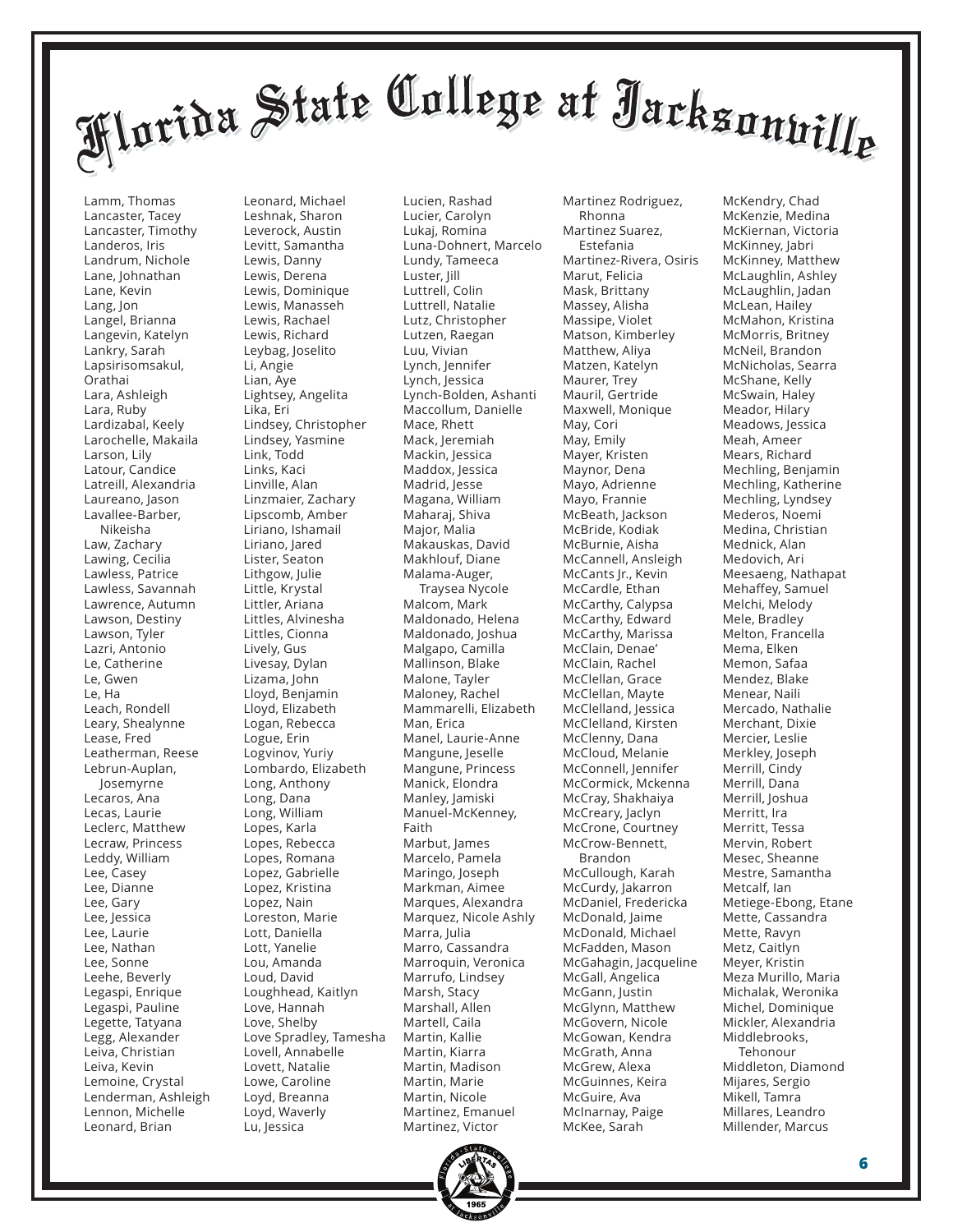Miller, Alison Miller, Andrew Miller, Jacob Miller, Joseph Miller, Lolita Miller, Luke Miller, Mariah Miller, Savannah Miller, Sidney Miller, Steven Miller, Taylor Millington, Angela Mills, Formeka Mills, Grant Mills, Laurelle Mills, Madelaine Milord, Milousga Milton, Dianna Minchew, Abby Miranda, Valerie Mitchell, Amanda Mitchell, Tawana Mitchell, Taylor Mixson, Sander Molaei, Pouya Moles, Addison Molina, Adrian Mollel, George Money, William Mongcupa, Wyeth Diether Monroe, Alexander Moody, Elise Moody, Thara Mooney, Ashley Moore, Andrea Moore, Angel Moore, Brandi Moore, Earl Moore, India Moore, James Moore, Jamie Moore, Jeremy Moore, Kewanee Moore, Luther Moore, Michele Moore, Nichole Moore, Rilencia Morel, Aidan Moreno, Emily Morgan, Ashlee Morgan, Brigette Morgan, Chambrica Morgan, Michael Morrell, Daniel Morris, Breanne Morris, Charlene Morris, Jenna Morris, Jessie Morrison, Marcus Mortensen, Leah Mosad, Suha Moseley, Grace

Moser, Nelson Moses, Billy Mosing, Thanakorn Mosley, Hannah Mosley-Lee, Jacara Mosquera, Eliana Moss, Joseph Mota, Ismene Motolenich, Emma Mould, Kaitlyn Mowrey, Hillary Mukua, Catherine Muldrow, Haley Mungo, Marissa Muniz, Stephanie Muniz Rosado, Carlos Munoz, Anielka Munoz, Damarys Munoz, Melissa Murphy, Cuyler Murphy, Stephanie Murphy, T'nija Murphy, Trystan Mutic, Lejla Muzondi, Vanessa Myers, Madelyn Myers, Olivia Myles, Diane Nagornyuk, Diana Namfang, Jasmyne Nammour, Elias Nance, Marnesha Nargane, Leticha Nash, Ashlynn Nash, Christopher Navarro, Jordan Naydeck, Grace Nayfeh, Stephanie Nazir, Zakia Neeley, Logan Neely, Anquon Neil-Blake, Jairen Nelson, Dave Nelson, Ebone Nelson, Erica Nelson, Janelle Nelson, Nastacia Nelson, Timothy Nelson, Victoria Nem, Dim Nemeth, Kaitlyn Nepomuceno, Lawrence Christopher Nero, Joshua Nesbit, Serena Nesbitt, Elizabeth Nevins, Chyanne Newell, Myeisha Newman, Sean Newsome, Kyndal Ngo, Thuy Tram Bao Ngong, Livingstone Nguyen, Angelina

Nguyen, Duc Nguyen, Johnny Nguyen, Kenny Nguyen, Khoi Nguyen, My Nguyen, Nhan Nguyen, Thong Nguyen, Vy Nicholas, Leanna Nicholson, Andrea Niebauer, Christian Nieman, Nole Niergarth, Sarah Nieves-Mendez, Lorell Nipper, Taylor Nixon, William Nkongla Nosheu, Conell King Noble, Molly Nobles, Kimberly Nobles, Natashia Noe, Andrew Noe, Francis Noone, Austin Norris, Kristin Norstrem, Charles North, Lynden Norve, Gabrielle Novik, Keefer Novotny, Veronica Nowicki, Kayla Ntah Djam, Yemeli Nunley, Kateryna O'Bannon, Riley O'Berry, Lazarria O'Brien, Thomas O'Connor, Alexander O'Connor, Zada O'Halloran, Michael O'Neal, Destiny O'Rourke, Michael Oakley, Hilary Obi, Alex Obiozor, Cecilia Ocasio Irizarry, Karina Odom, Dacarrah Oglesby, Katelyn Ogletree, Jordan Ohlrich, Linda Okubanjo, Deborah-Tobi Olbert, John Oleykowski, Paige Oliva, Milena Oliveira De Resende, Carolina Olivencia, Jessica Oliver, Maurice Olvera, Karla Oneil, Declan Orhan, Pinar Ortega-Kataria, Elizabeth Ortiz, Adriana

Osman, Nadiola Ott, Ava Ouellette, Peter Owens, Chantay Oyler, Nathan Ozkaya, Marino Pabst, Howard Pace, Esther Pacho, Alexis Padgett, John Padilla, Rashelle Page, Bailey Paige, Taylar Palacio Jaramillo, Sonia Palermo, Alexis Palermo, Mary-Colette Palin, Michael Pallan, Brandy Palmer, Joshua Palmieri, Frank Panchal, Krisha Pankow, Colin Pankratov, Deanna Pannell, Lindsay Paradine, Arielle Parent, Macrae Parker, Aniyah Parker, Autumn Parker, Chloe Parker, Jeffery Parker, Lawren Parkerson, Brooke Parkes, Maxine Parks, William Parnell, Daniel Parris, Kristy Parrish, Christopher Parson, Nicole Parsons, Julia Parsons, Loren Parsons, Peyton Partin, Mary-Kate Pasinski, Kyle Pastor, Robert Patel, Christlyn Patel, Dhruv Patel, Ishita Patlyek, Susan K Patrick, Symonne Patterson, Juliette Patterson, Kamia Patterson, Mkayla Paugh, Cheryl Paul, Nya Paul, Wilzadiah Pavek, David Peacock, Cora Pecayo, Lesly Pedicone, Michael Pejsa, Paige Pelage, Shanon Pence, Gabriella

Ortiz, Greilyn

Pence, Isabella Pennington, Robert Pepitone, Savannah Perez, Angelica Perez, Catalina Perez, Charlie Perez, Chelsea Perez, Daurin Perez, Diana Perez, Gary Perez, Jenny Perez, Samarah Perez Encarnacion, Aura Perez-Hollis, Ricardo Perkins, Erica Perona, Esabelle Perrin, Andrew Perry, Adrienne Perry, Madison Perry, Nicholas Peters, Jaden Peters, Kathryn Peters, Reese Petersen, Jade Peterson, Liam Peterson, Miles Petit-Perrin, Camille Petry, Theresa Pettaway, Broderick Petton, Taylor Pfeiffer, Penelope Pfeiffer, Zephyr Pfenning, Taylour Pham, Teresa Phan, Macy Phelps, Walteria Phetsinor, Jocelyn Phillips, Anthony Phillips, Garris Phillips, Niki Phuong, An Piang, Vungh Piazza, Vincent Pierce, Alexander Pierre, Catchina Pierre-Louis, Ruth Pijuan, Josue Pippin, Kailey Pirtle, Tracy Pisani, Brianna Piscopo, Marisa Pitman, September Pitruzzello, Heather Pittman, Amelia Pittman, Michael Platt, Allison Platt, Ma'kya Plowden, Angelina Plummer, Jeremy Pogan, Alma Pohlmann, Annaliese Poitier, Shanelle Poli, Kimberly

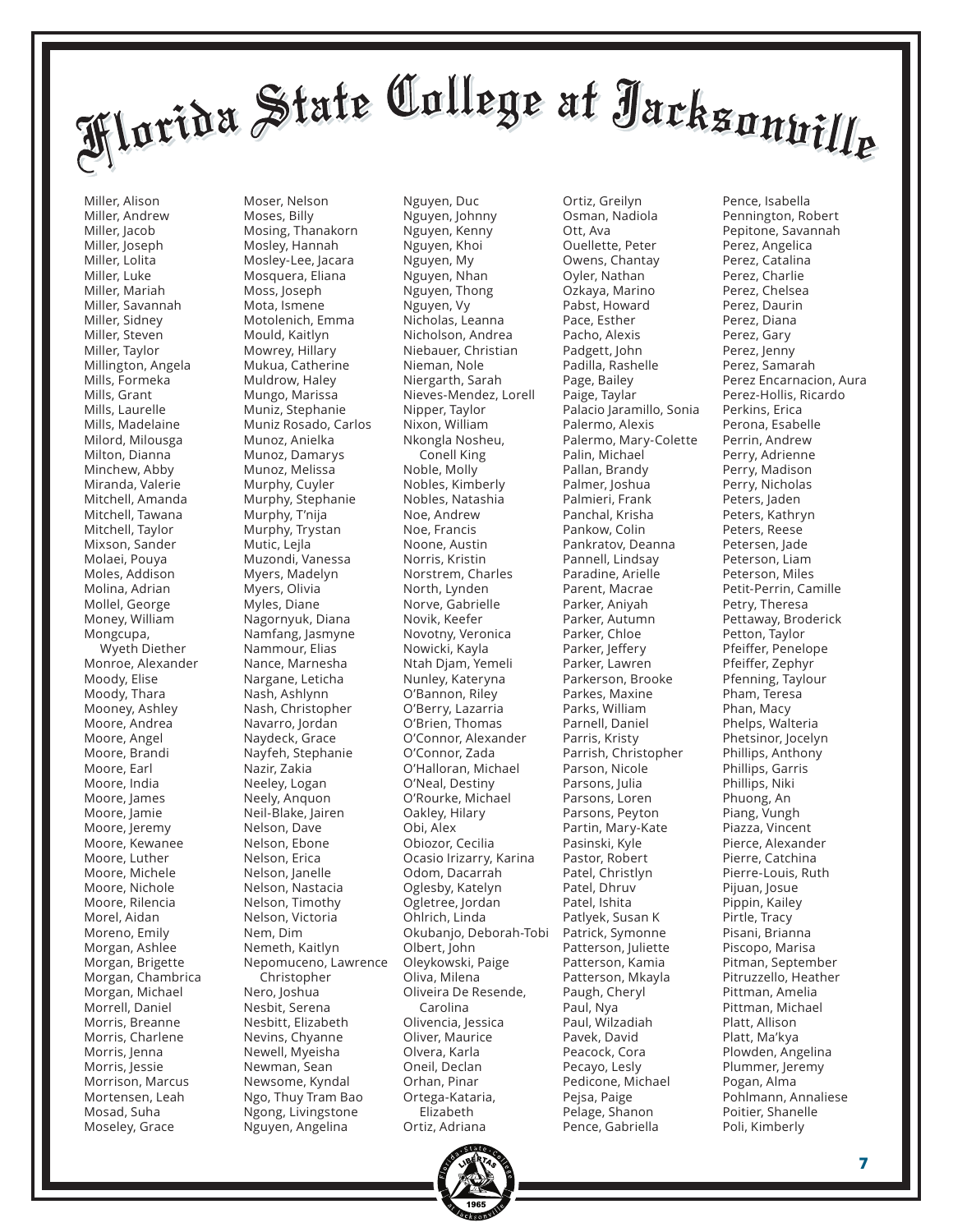Polson, Nicolas Pomroy, Court Ponkratov, Denis Poole, Ashley Pope, Farah Pope, Heather Portillo, Eric Potter, Nicole Potts, Demario Poultney, Alexander Pradhan, Tejash Prajapati, Preetkumar Pratt, Quinesha Prenga, Nelson Prettyman, Parker Price, Nika Price, Will Priester, Amanda Prince, Erica Prince, Marissa Prinzi, Jakelyn Prisco, Mary Pritchard, Kristine Proffitt, Amanda Provencher, Ashleigh Pruett, Erik Pruitt, Adam Pshenichnyi, Denis Puckett, Emily Pugh, Courtney Pugliese Sims, Nicole Purcell, Kazarian Purdy, Carlotta Purvis, Maurice Pweh, Eh Pyter, Craig Qosja, Klea Quarles, Christina Queen, Myla Quinn, Gabriel Quinn, Mary Quintino, Melissa Rabanal, Janna Rabaya, Patrick Rabbitt, Whitney Radey, Carolina Radzivilyuk, Christina Raffaniello, Rebecca Rainwater, Lewis Rama, Deni Ramirez, Jocelyn Ramirez, Morgann Ramos, Ana Ramos Diaz, Miguel Ramsey-Lewis, Leanna Randall, Paige Randolph, Allena Ransom, Rachel Rantz, Christina Raters, Mathew Ratliff, Tyler Rattray, Nichole Raulerson, Samantha

Rawlings, Sian Ray, Haley Raymond, Bryanna Razavi, Robaba Rech, Ryan Redlon, Sharyn Redman, Caleb Reed, Laura Reese, Caia Reese, Khari Reese, Lindsey Reese, Zaidaa Register, Sean Reichenbach, Dalton Reid, Morgan Reinthaler, Regina Reno, Laine Rentz, Kari Rerucha, Stephen Resendez, Emily Revels, Teleauba Reyes, Emil Nebel Reyes, Kurt Reyes Martinez, Sherlyn Reyna, Claudia Reyna, Sheila Reynolds, Hunter Reynolds, Julianne Reynolds, Sela Reynolds, Tracy Rhude, Lauren Rhyne, Angel Ribeiro, Natalia Ricardo Arnosa, Naudimar Rich, Ariel Rich, Christina Richard, Audrey Richard, Stone Richards, Joshua Richards, Raevyn Richardson, Colton Richardson, Craig Richardson, Taquayla Richey, Sarah Ricketson, Cooper Ricks, Dillon Riddle, Marian Ridout, Megan Rigby, Arnika Riggins, Stephanie Riggs, Jenna Riley, Jasmine Rimondi, Julianna Rink, Isabelle Rios, Idalmis Rittler, Jacob Rivera, Alex Rivera, Brenda Rivera, Carla Rivera, Kristin Rivera, Olga Rivera Aponte, Huriel

Rivers, Ieasha Robbins, Alyssa Robbins, Amanda Roberson, Joseph Roberts, Mariah Roberts, Noah Roberts, Stanley Robertson, Yasmin Robinson, Ashley Robinson, Cameron Robinson, Katie Robinson, Kristina Robinson, Loretta Robinson, Sedekah Robinson, Sierra Robinson, Tiffany Roca, Michael Rocha, Kazuki Rockey, Jonathan Rockholt, William Rodallega, Millersi Rodehaver, Stephanie Rodgers, Alysia Rodrigues-Neves, Emily Rodriguez, Ana Rodriguez, Christina Rodriguez, Corina Rodriguez, Danielle Rodriguez, Flor Rodriguez, Jennifer Rodriguez, Luis Rodriguez Castro, Maria Rodriguez-Torres, Paolanis Roesch, Russell Rogers, Azlyn Rogers, Mary Roggenbuch, Alexandria Rojas, Elani Rojas, Elyin Roldan, Tatiana Roma, Maeamor Roman, Leyla Romanov, John Romer, Shalom Romero, Jennifer Rood, Garrin Rose, Brittani Ross, Jacob Rossini, Andrew Rossini, George Rossow, Alexis Rothacher, Jayme Rothe, Samuel Rouhib, Kelsey Roulhac, Garrett Rowbottom, Anna Royals, Jason Royce, Caylie Ruess, Cyril Ruff, Brian Ruiz, Kimberly Ruliva, Melanie

Russell, Brittany Russell, Jacquelyn Russell, Tristan Russo, Giovanna Russo, Nicole Rustom, Rand Rutledge, Tameka Ryder, John Sabbagh, Sara Sabol, Alec Sacco, Caroline Safar, Angel Sahin, James Sainsurin, Nadege Saint, Ryan Saint Gilles, Makelda Sajous, Paul Sakelakos, Cheryl Salas, Alisa Salt, Connor Salvatore, Harmony Sambenedetto, Ellexas Sams, Claudia Sams, Steven Samuels, Ivett San Jose, Jeanne Dixie Sanchez, Andres Sanchez, Danielle Sanchez, Naomi Sanchez, Yoniel Sandahl, Shane Sanders, Blake Sandoval, Althea Sands, Meredith Sanneman, Carley Santamaria, Eduardo Santiago, Nariah Santiago Maldonado, Alanis Santos, Delgadina Sappe, Andrew Sares, Shelby Sarfo, Jayne Sarkisov, Maria Sarli, Stephanie Sarman, Aliya Satorzoda, Samim Saunders, Ronniciea Saunders, Trinity Savage, Kai Savior, Maresa Sawatzky, Rachel Sawyer, Cameran Sawyer, Robinson Sayeed, Shaina Sbarro, Nico Scali, Gabrielle Scarborough, Corey Schackmann, Victoria Schaffer, Brooklyn Schake, Luke Scheerer, Kyler

Russell, Britney

Schelldorf, Crystal Scheutzow, Brooke Schley, Emily Schnepel, William Schoen, Wilda Schouten, Thomas Schoverling, Roger Schreck, Jonathan Schriefer, Stephanie Schriver, Merry Schulz, Samuel Schumacher, Amber Schumacher, Taliea Schuman, Jacob Schwingel, Alex Scinicariello, Justin Scott, Brianna Scott, Desiah Scott, Destinee Scott, Margery Scott, Marissa Scott, Michele Scott, Sterlin Scott, Teresa Scrofano, Marissa Seagers, Glenn Searcy, Jordan Sears, Harmony Secrist, Jeremiah Seibert, William Seife, Thomas Sek, Kevin Seldomridge, Mikayla Semidei, Joshua Sequeira, Sara Serdynski, Loryn Serrano, Rosalind Serrano, Stephanie Servano, Matthew Sessoms, Alana Sessoms, Carlina Seto, Shonie Sevostianov, Roman Sexton, Alexis Seymour, Kristen Seymour, Revonda Shackelford, Keisha Shah, Rodman Shah, Sayf Shahatit, Ramez Shahin, Doha Shakir, Takirah Shambrook, Madisyn Shanahan, Daniel Shanklin, Paul Shannon, Karl Shawver, Gretchen Shea, Malia Sheffield, Courtney Shelby, Courtney Sheriff, Veronica Sherman, Hannah Shiferdek, Devin

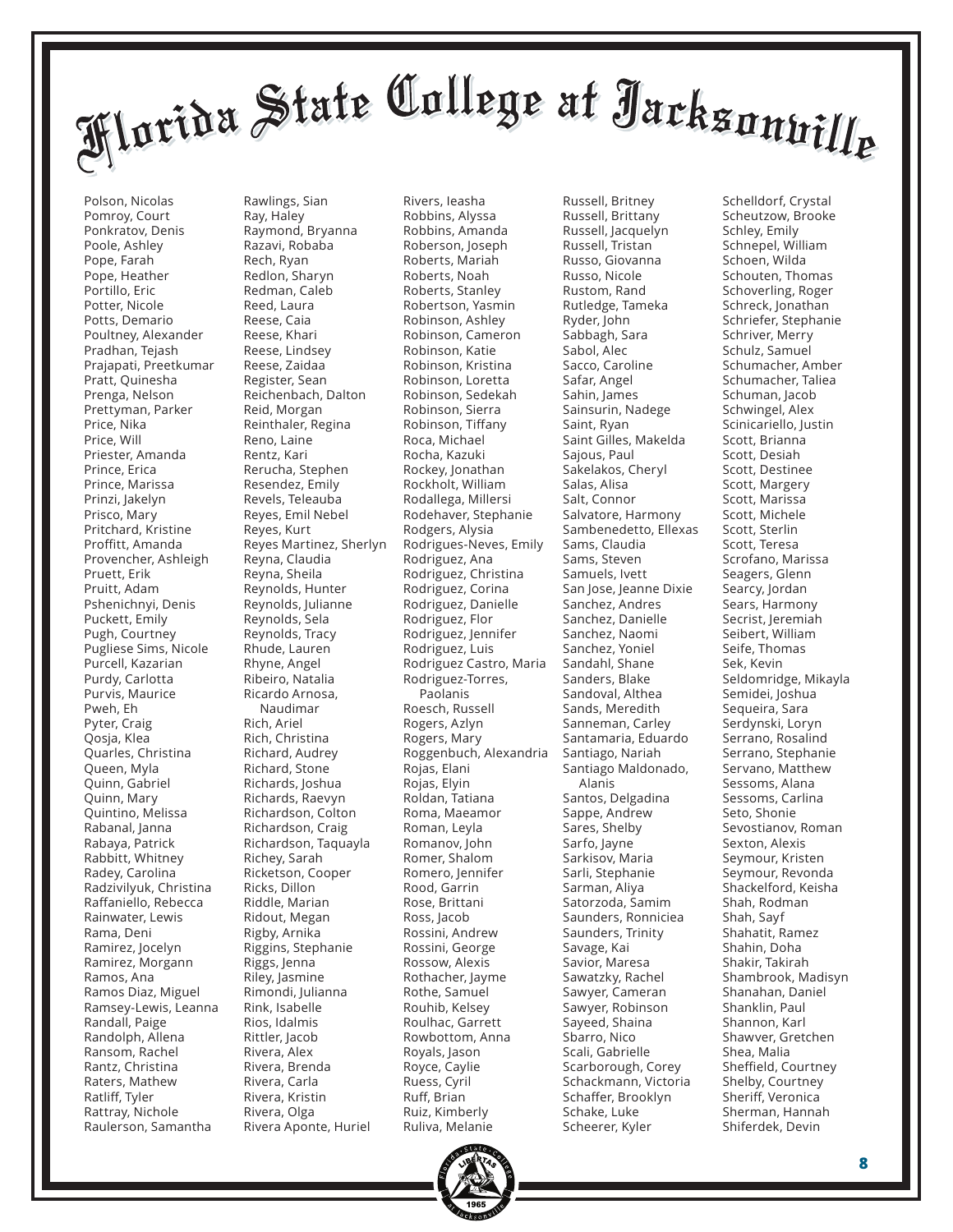Shipley, Morgan Shkoza, Jozefina Shkurtaj, Gabriela Shook, Jackson Short, Mary Shrader, Cheyenne Shuck, Jesse Shuman, Kendall Shuman, Zaire Shumpert, Sherricka Shumskaia, Anastasiia Siegel, Madelyn Sierra, Lydia Silva, Karina Silvey, Coral Silvey, Nakayla Simpson, Christopher Sinex, Jerianne Sing, Erin Sipes, Simeon Sisk, Jack Sizemore, Anna Skarpalezos, Harlan Skinner, Andra Skipper, Chase Slater, Amanda Slomer, Erica Slusher, Maryfaith Small, Jessica Smallwood, Brianne Smallwood, Zackary Smart, Cleopatra Smerz, Angel Smigaj, Kyra Smiley, Samantha Smiley, Takiya Smirnova, Vitalina Smith, Austin Smith, Conner Smith, Cortney Smith, Cynteria Smith, Daniel Smith, Ella Smith, Hailey Smith, Hannah Smith, Harley Smith, Joshua Smith, Kyra Smith, Lillian Smith, Mallory Smith, Micah Smith, Nathan Smith, Robyn Smith, Rodnecia Smith, Sandra Smith, Stephanie Smith, Terry Smith, Tiani Smith, Tristen Smithson, Sydney Sneeze, Rasheedah Snider, Kaylee Snodgrass, Hailey

Snow, Misae Snow, Robert Snowden, Amanda Snyder, Megan Soar, Christie Soar, Jason Solakovic, Rada Solomon, Sheree Sony, Sarah Sopak, Jacob Sorelle, Corey Sori, Elizabeth Soriano, Luis Sotelo, Sara Sotomayor, Alec Soud, Emily Souffrant, Shalinda South, Makayla Southammavong, Nevin Sparacin, Kaito Sparkman, Kenneth Sprague, Mercedes Sprague, Meredith Sprague, Patricia Springberg, Stephen Springer, Morgan Springer, Rhiannon Srisouvanh, Rachel St. Louis, Kathy St. Louis, Kimberly Stallcup, Ariella Stallings, Amy Stam, Morgan Stamper, Andre Stanberry, Ethan Stanford, Paige Stanic, Ognjen Stanley, Bailey Stanley, Howard Stanley, Samantha Stanley, Trent Stark, Lindsey Starling, Ellis Starling, John Starling, Reginald Starr, Austin Steele, Sarah Stephens, Derrius Stephens, Gillianne Stephens, Leah Stepina, Joseph Stepnowski, Jennifer Sterba, Zanobia Stermer, Shawn Stern, Sarah Stevens, Lucia Stevens, Taylor Steward, Wendi Stewart, Juliana Stewart, Katherine Stickney, Lauren Stidham, Chad Stiffler, Holly

Stile, Kayla Stiltner, Timothy Stimpfle, Ashlee Stoffel, Tabitha Stoker, Reagan Stokes, Tiffany Stokes, Tyliah Stone, Taylor Stoneburner, Scott Stowell, Zachary Strama, Jessica Stratton, Jason Straughter, Deborah Streccius, Anna Strickland, Blaike Strickland, Savannah Stricklin, Rylee Strong, Bernadette Strong, Billy Strong, Misti Stubbs, Matthew Studt, Bailey Stull, Rebecca Sturdivant, Micaela Suleski, Alesia Sullivan, Marilyn Sullivan, Rachel Sullivan, Rylie Summa, Sophia Summerville, Patience Summey, Mariah Surber, Abby Surber, Meghan Susen, Sara Suso, Penda Swagel, Brooke Swagel, Rachel Swain, Dicyn Swain, Katrina Swanda, Katy Swanson, Breanna Swanson, Tina Swartz, Joseph Sweat, Lauren Sweat, Thomas Swindell, Stevlon Swinson, Molly Swyers, Brett Sykes, Jordan Sylvia, Jordan Tabajdi, Angelica Tahir-Anwar, Hareem Taldi, Timothy Tamares, Allie Tan, Sokphala Tanner, Steven Tatsak, Joan Tatum, Bobbie Jean Taylor, Donald Taylor, Eric Taylor, Janiya Taylor, Karyn Taylor, Valerie

Tebo, Mary Tedrick, Emily Tehrani, Andrea Tekle, Hermela Terranova-Miller, Thomas Terrell, Steven Tesfa, Helen Tesfaye, Solomay Tessneer, Mitchell Testani, Garth Teutonico, Sarah Thai, Esperanza Thai, Kiet Thelin, Aubrey Thigpen, Joshua Thomas, Adam Thomas, Ameera Thomas, Jase Thomas, Jennie Thomas, Mia Thomas, Rebecca Thompson, Abbey Thompson, Alysa Thompson, Carla Thompson, Matthew Thompson, Melanie Thompson, Ruston Thompson, Taylor Thompson, Tyler Thompson, William Thornes, Ariona Thornton, Christopher Thrasher, Gabriel Thurgood, Joshua Thurgood, Tabitha Tiger, Mary Tilton, Marjorie Tilus, Ritz Tilus, Willendy Timberlake, Danielle Tingsamit, Siriwan Tinoco, Dante Tinsley, Walter Tirado, Monica Tirado Lorenzo, Regla Tireman, Halie Tison, Taylor Tittle, Riley Toku, Gerti Toliver, Nile Tompkins, Donovan Toro Villanueva, Katherine Torres, Amanda Torres, Andrew Torres, Carmen Torres, Cesar Torres, Damien Torres, Jessica Torres Garcia, Perla Totakhail, Fathima

Teague, Celestina



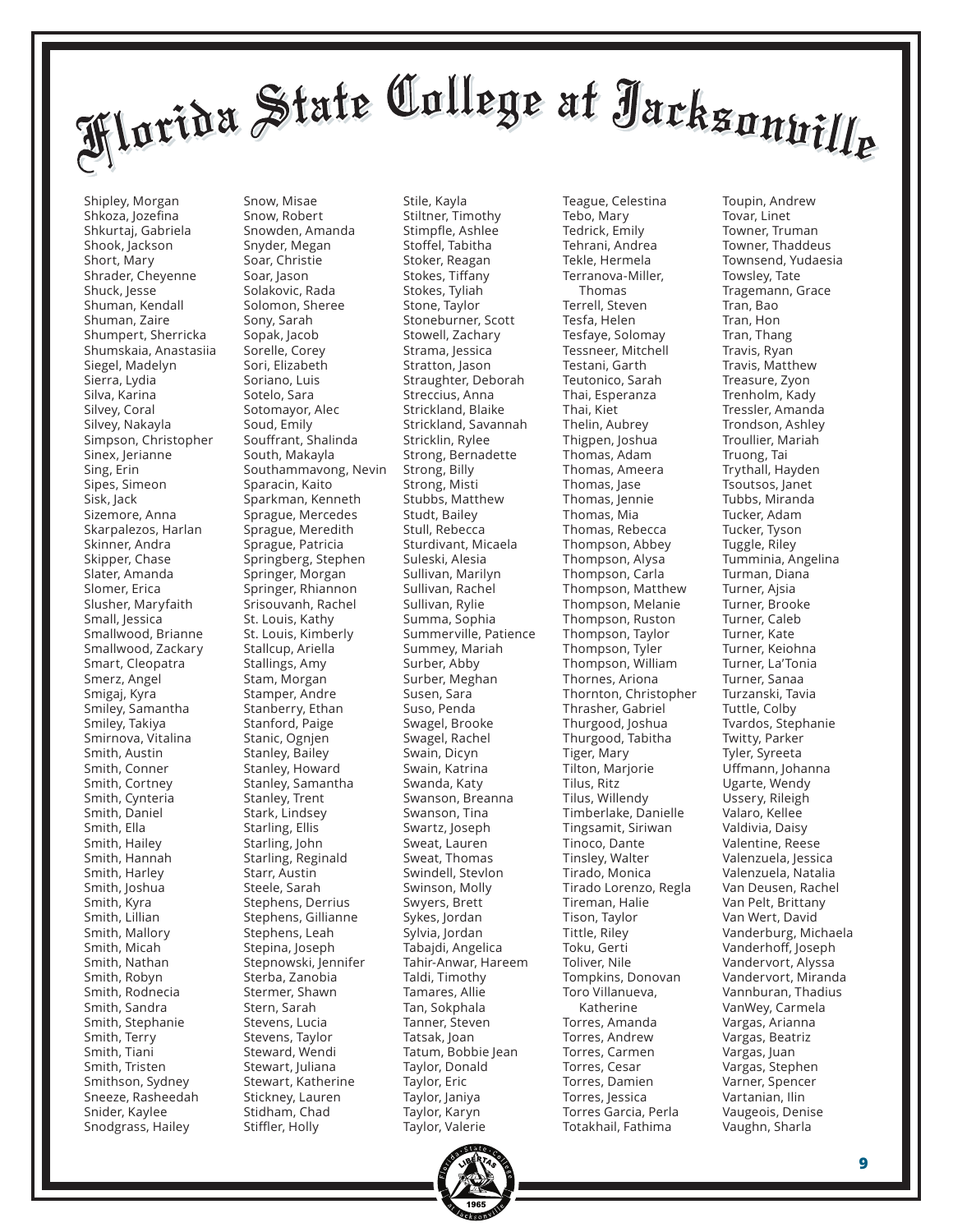Vazquez, Nico Vega, Astrid Vega, Monalisa Vehabovic, Melissa Velazquez, Victoria Velez, Coraliz Veniard, Brian Veras, Christine Vergara, Christianne Vernon, Catherine Vialpando, Christopher Vicente, Joynisse Vickers, Hanna Vieira, Heather Villafane, Jayme Vincent, Pamela Vining, Carlie Virtuoso, Savannah Vo, Casey Voelker, Caralee Vyazovaya, Alla Waddell, Jeffrey Waddell, Johnathon Wade, Heather Wade, Kevan Wadsworth, Daniel Wagner, Mikole Wagner, William Wahl, Faith Waldron, Andrew Walker, Austin Walker, Chanel Walker, Dwayne Walker, Jace Walker, Kendall Walker, Latoya Walker, Michael Walker, Sara Wall, Christian Wallace, Cassius Wallace, David Wallace, Kalli Walmsley, Valerie Walters, Megan Walton, Adam Ward, Ayesha Ward, Bryan Ward, Davene Ward, Marcia Ward, Nina Ward, Victoria Ward, Zane Warden, Laura Ware, Jordyn Warren, Diane Warren, Robert Warren, Ruth-Ann Warren, Stuart Warwick, Julianna Washington, Angel Washington, Marquetta Washington, Melanie Waters, Evan

Watson, Avery Watson, Brinkley Watson, Cameron Watson, Kara Watson, Ryan Watson, Shawniece Watson, Wanda Watts, Donna Watts, Tearica Weatherby, Kate Weaver, Emma Weaver, Grace Weaver, Karly Weaver, Rindi Webb, Brennan Weber, Christopher Weber, Megan Weber, Troy Weeks, Lora Welch, Carson Weldon, David Wells, Sarah Welton, Lacey Wenner, Robert West, Susan Westberry, Heather Westbrook, Isaiah Wetmore, Serena Wheeler, Lauren Whipps, Heather Whitaker, Laney Whitaker, Ryan White, Katherine White, Scott White, Timesha White, Yasmina Whitfield, Tabatha Whitney, Melissa Whitted, Lashay Wieland, Elizabeth Wilburn, Briana Wilburn, Renee Wilcher, Aliajah Wilder, Sara Wilkes, Brian Will, Taylar Williams, Alexis Williams, Amelia Williams, Amoni Williams, April Williams, Chelsea Williams, Chester Williams, Denyce Williams, Destini Williams, Emerald Williams, John Williams, Karissa Williams, Kaytlynn Williams, Keaqua Williams, Kelsey Williams, Kevin Williams, Latoya Williams, Marcus

Williams, Marion Williams, Matea Williams, Michael Williams, Nicki Williams, Olivia Willingham, Courtney Willis, Catherine Wiloth, Emily Wilson, Damian Wilson, David Wilson, Destini Wilson, Jeromy Wilson, Melissa Wilson, Michael Winchell, Jena Winger, Molly Winget, Barbie Winn, Johniqua Winter, Rebecca Wise, Arrianna Wise, Ja'leasa Wise, Sierra Witherington, Lalena Withrow, Breanna Wojcik, Jonathan Wolcott, Joshua Wolfe, Jessie Wolfe, Joseph Wood, Alisha Woodall, Hadley Woodle, Stephanie Woods, Morgan Workneh, Lemlem Worrell, Darrell Worth, Jordan Worthington, Kathy Wright, Ashton Wright, Katrina Wyatt, Abigail Wyatt, Rana Xanders, Reid Xoumphonphakdy, Calissa Yang, Qiaoli Yanke, Michael Yastrebova, Kristina Yeager, Chad Yin, Visal York, Skylier Young, Alyssa Young, Annie Young, Destiny Young, Jesse Young, Savanna Young, Tessai Young, Timya Yui-Chozo, Marlit Yzeiri, Angie Zaher, Abdullah Zaidan, Riva Zaidan, Salma Zamora, Vanessa

Zanon Nunes De Melo Ramos, Patrica Zapata, Ashley Zedan, Bella Zedan, Jagger Zegarra Gonzalez, Jesus Zeigler, Caragh Zeigler, Jessica Zetterower, Caroline Zhang, Lifen Zhou, Ying Ziegler, Kyle Zink, Harlee Zinsmeister, Colin Ziriax, William Zumwalt, Danielle Zuzarte, Daniel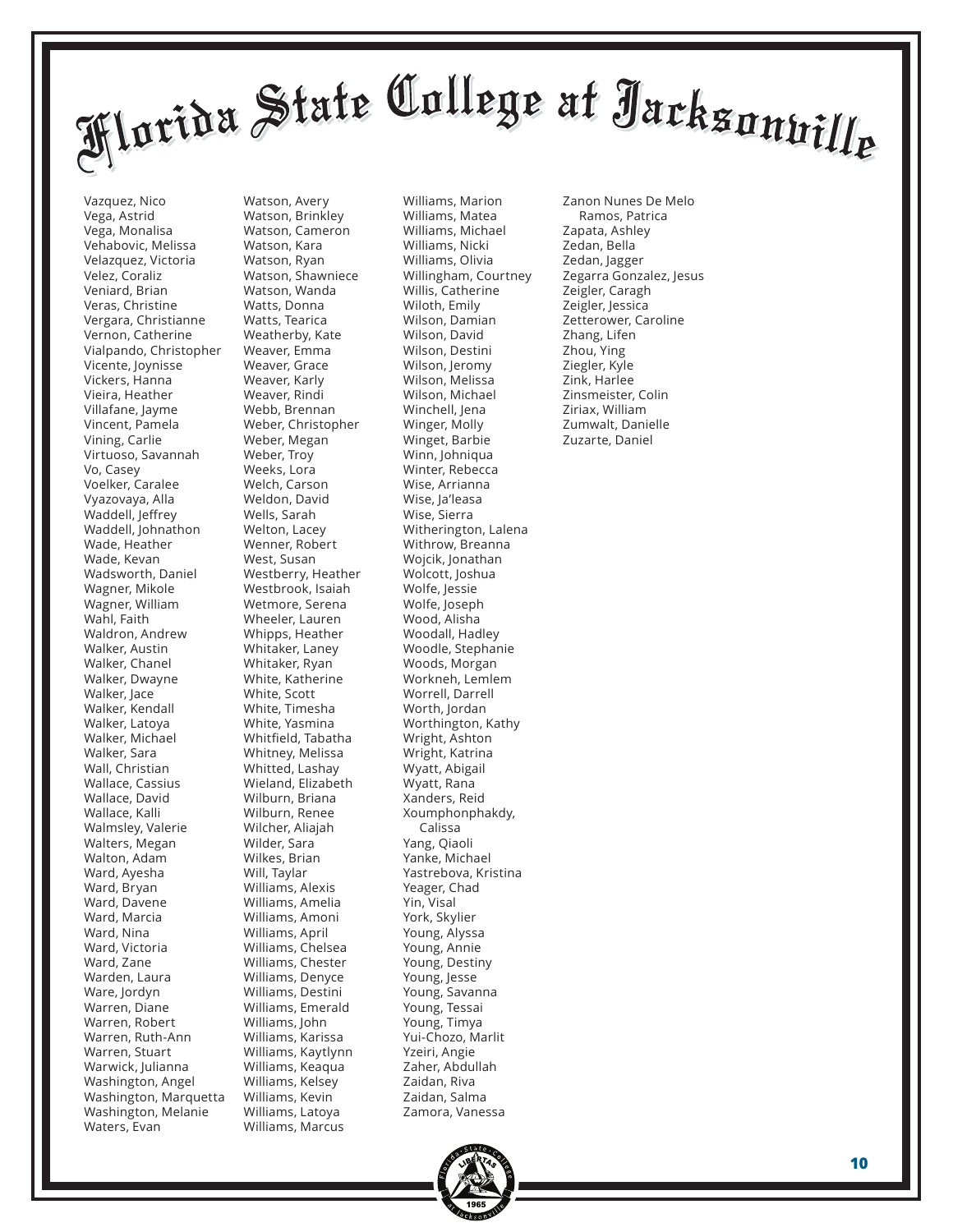**SPRING 2022**

#### DEAN'S LIST

Abdul, Benazeer Abinsay, Timber Abram, Floyd Abril Rincon, Juliet Acevedo, Deylah Ackerman, Sara Acosta, Martin Acree, Cora Adams, Colonel Adams, Holly Adams, Sheena Adams, Stefani Adams, Susan Adcock, Cheyenne Adkins, Savannah Adona, Frankie Jay Agudelo Mejia, Michael Al Zubaidi, Mohammed Alansari, Noor Alas, Justin Chris Alber, Michelle Albert, Gregory Albertelli, Michael Aldifahi, Fatima Aldor, Safira Alexander, Abrianna Allcock, Robert Allen, Bailey Allen, Deniea Allen, La'daysha Allen, Laurel Allen, Lisa Allen, Shakera Allison, Christopher Allison, Kylee Allo, Katlin Alnaber, Madlin Altidor, Rosenoldie Amarles, Henry Ammons, Wanda An, Evgeniya Anderson, Caroline Anderson, Christian Anderson, Leslie Anderson, Satin Anderson-Mitchell, Tasana Andrews, Caroline Andrews, Lakeisha Angues, Jessie Anthony, Khari Anthony, Porscha Arce, Gabrielle Arce, Jazmyn

Arigo, Vince Arn, Ethan Arnold, Arianna Arnold, Dylan Arrellano, Mike Atkins, Shawannah Attlesey, Brianna Austad, Shelby Avakyan, Emily Avery, Kaitlynn Ayed, Ahmad Ayers, Jashunda Ayers, McKayla Azizpour, Yassamin Babakov, Artem Babinski, Amber Bacon, Amber Badger, Cartonya Baez, Angel Baghaei Kermani, Romina Bagnoli, Melissa Bahrami, Khalid Bailey, Laderricka Bailey, Devonna Baird, Seren Baker, Artrina Baker, Kylie Baker, Mliyah Bakewell, Alicia Balke, Robbie Ball, Joslyn Ballard, Renoir Banaga, Yusefibn Banks, Sydney Bantilan, John Baptista, Anderson Barrera, Jordan-Taylor Barrett, Labria Barsh, Mackenzie Barton, Kaily Bartruff, Jake Bass, Carmen Bass, Danyelle Bass, Jessica Bassell, Jacob Basye, Britney Bates, Logan Bathoush, Roujeeh Batton, Justin Bauer, Leslie Baumgartner, Cheyenne Bayram, Aysegul Beadle, Hunter

Beechly, Rebecca Belba, Erjona Bellis, Samuel Amos Bellone, Ethan Benavidez, Carolina Benjamin, Katie Bennett Ballesteros, Tio Benton, Latifa Bergin, Alison Berlin, Christal Bernard, Kefim Berry, Leilhani Berryhill, William Bertolini, Manuella Besic, Almedin Bezverkh, David Biers, Terah Bird, Windy Black, Jazzman Black, Kyla Blackburn, Brittany Blackburn, Cameron Blake, Ashley Blatt-Arsenault, Sandra Blaxton, Angelio Blitch, Hally Blood, Hailey Blumhagen, Earline Boehm, Janessa Boller, Joshua Bonaro, John Bond, Emma Boniface, Alani Boone, Cynthia Border, Cameron Boskailo, Amina Boss, Yorel Boston, Abigail Boucard, Marie Rose Darline Boulette, Kristin Bower, Sage Bowers, Courtney Bowlin, Daniel Bowling, Emma Bowling, Nathan Bowman, Aliyah Bowman, Karen Bowman, Michael Bowser, Carlos Boyce, Nicholas Boyne, Cameron Braddy, Imischa Bradley, Deandre

Brandt, Naomi Brathwaite, Shamiya Bratz, Michael Bridges, Mary Elizabeth Bright, Lateka Brigman, Ansley Brigman, Kayla Bristowe, David Bristowe, Seth Brito, Lorrane Pierra Broadwater, Joshua Broughton, Laura Brown, Destinee Brown, Ebony Brown, Elizabeth Brown, George Brown, Jonathan Brown, Khadedra Brown, Kingston Brown, Latrice Brown, Lauren Brown, Tori Browning, Hope Bruno, Austin Bryan, Frederick Bryant, Darion Buchanan, Dawn Budnik, Carolina Budzynski, Carey Bui, Tam Burke, Rachel Burkhart, Brighton Burroughs, Reagan Byer, Julianna Byers, Heather Byrd, Melody Caballeros, Jazmine Caldwell, William Calle, Erika Cammack, Felicia Caplette, Joseph Cardenas, Tivey Carl, Yonoris Carlisle Ii, John Carlson, Rachel Carlson, William Carlyle, Melissa Carrera, Daniel Carter, Allison Carter, Tiffany Carvelli, Sean Case, Julia Casey, Storm Casey, Traci

Cecere, Alyssa Chambers, Ackelia Chandler, Amaia Chandler, Clarissa Charles, Ariel Chau, Kevin Chavarria, BillieJo Childs, Mikayla Church, Kayla Cintron, Xavier Cipreni Clemente, Abdielys Cirlot, Halie Clark, Xavier Cleary, Jonathan Clemons, Austin Clemons, Markita Clidence, Dustin Clifton, Jessica Clippard, Justin Coachman, Jordan Coachman, Samiah Cobb, Lucretia Coffin, Rebecca Colado, Lillith Coleman, Allison Colley, Sanique Collingwood, Clayton Collins, Emily Columna, Leyden Compton, Dominique Connell, Douglas Connell, Noah Cook, John Cooks, Demeshai Cooney, Justin Copeland, Bailey Cordero, Samantha Cordova, Nelson Corley, Mary Corneil, Lourdencia Cortes, Rodrigo Cory, Reid Cox, Charlotte Cox, Lissann Coyne, Colin Crawford, Holly Crawford, Lucretia Creger, Gretta Cress, Anastasia Crews, Cheyanne Crews, Jessica Crosby, Haley Crump, Shaniya

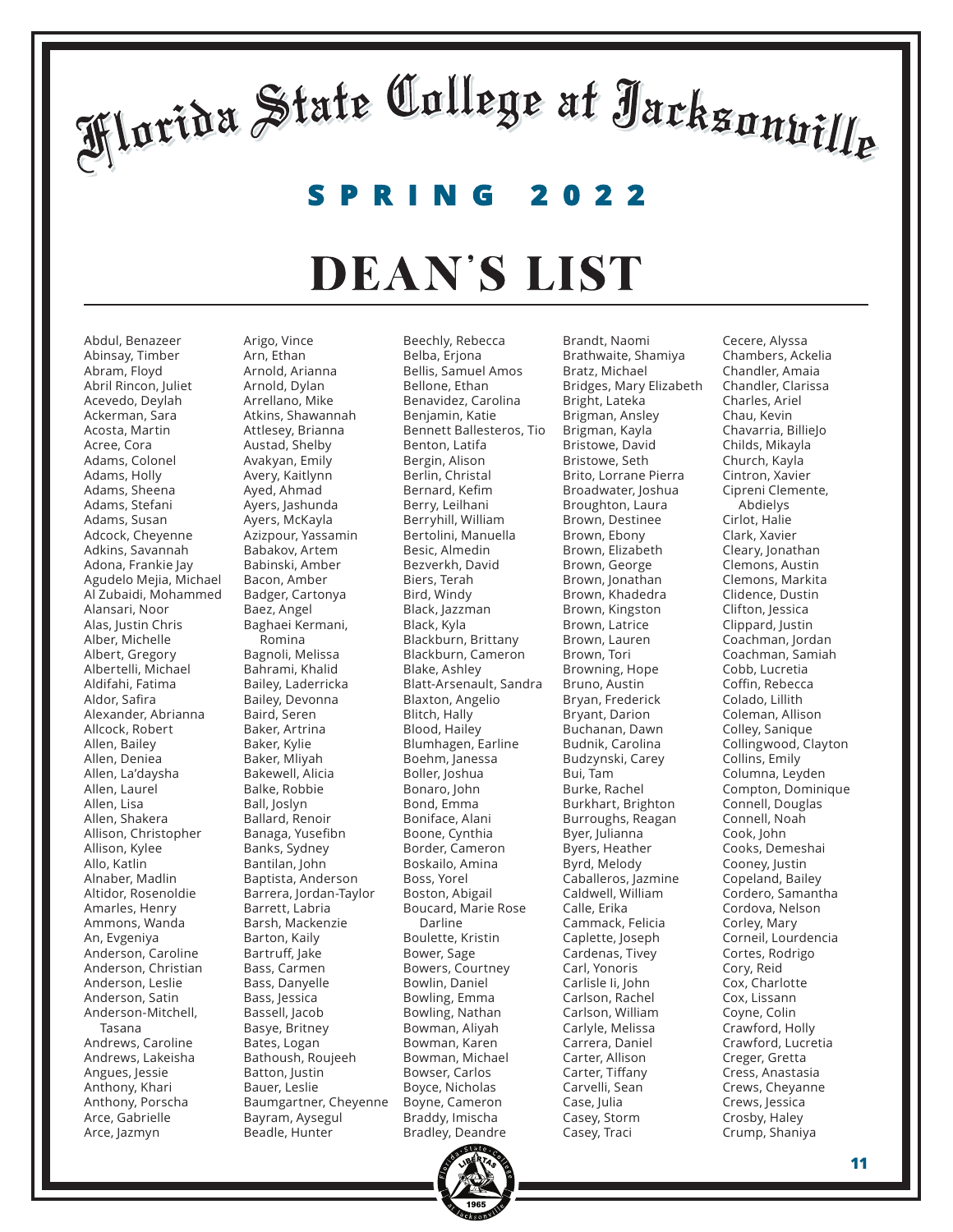Cruz, Alysa Cruz, Juan Cruz, Reyna Currey, Kayle Curry, Amahja Curry, Nichole Da Silva, Saulo Dalton, Andrew Danese, Meagan Dano, Jasmine Dare, Dominique Dasher, Johnathan Davis, Alyssa Davis, Daniel Davis, India Davis, Kelsey Davis, Mason Davis, Shakia Davison, Connor Dawsey, Daria'un De La Combe, Celeste De Los Rios, Camilo Deck, Samantha Deeb, Joseph Deering, Monae Delgado, Adrian Delgado, Ariana Demedeiros, Raphael Denmark, Preston Dennard, Edward Dennis, Timothy Dennison, James Depasque, Kendra Deroseme, Widemiya Dethomaso, Devin Dewees, Lily Deyo, Thomas Diaz, Bernardo Dicicco, Evan Dillon, Christy Dingman, Mckenzie Dodi, Felicia Donaldson, Gavin Dowdell, Anaya Drdla, Jan Drummond, Pamela Drummond Jr., Christopher Duarte Torres, Juan Duer, Michael Duncan, Malosja Dungan, Kylie Dupree, Destiny Durakovic, Ajla Duran, Gabriel Durham, Faith Durrance, Dawn Eason, Alyssa Echols, Olivia Edgerson, Nastacia Edralin, Flavian Edu, Kai Edwards, Alison

Egeland, Christina Eggerson, Teresa Eimer, Dave Eiseman, Kenneth Elgamil, Fawzia Elhajj, Elio Elias, Ester Ellis, Jennifer Estanislao, Kaylee Estes, Mariahlyn Estevez, Nicolas Ethridge, Alana Etienne, Judine Evans, Jaden Falquez, Louis Fanning, Riley Farah, Steven Feagle, Sydney Feigel, Jacob Felder, Shaketa Ference, Kaylee Ferrandino, Gabriella Fields, Fidela Figueroa, Amaya Figueroa, Karyn Findlay, Luke Fitzpatrick, Jacqueline Fladger, Latonya Fletcher, Caitlin Fletcher, Tresha Fleury, Marie-France Flowers, Darian Flynn, Betty Fontanez, Michelle Ford, Scholastica Forrester, Patrick Fortney, Linda Forward, Coretta Foster, Kimberly Foures, Kyra Fowler, Jaylen Fox, Laird Fox, Spencer Foxglove, Ozni Franklin, Michael Frazier, Marishana Frazier, Nekia Freeman, Ebony Friday, Rhylee Fulcher, Noah Furminsky, Brandon Galler, Mercedes Gallon, Shanise Gamble, Alexia Gann, Carlie Garay, Jocelyn Garcia, Andrea Garner, Ashlyn Garwol, Mia Gary, Shaqueria Gaston, Angela Gayle, Kaycia Gazdic, Minela

Geday, Artsema Geer, Alexander Gelis, Allison George, Ashley George, Michael-Aaron Gerardo, Zann Gerrish, Shelley Gibbons, Jordan Giedrys, Uriah Gilbert, Ryan Gillespie, Kailyn Giordano, Marissa Giordano, Theresa Gjondrekaj, Renata Gjondrekaj, Robert Glebus, Jake Glover, Arianna Godoy, Juan Goliat, Michael Gomes, Deion Gomez- Zuniga, Abril Gonzalez, Marlee Gonzalez, Oscar Gonzalez, Seth Gonzalez Jimenez, Carla Gonzalez Vazquez, Dehiam Gonzalez-Betancourt, Cristian Goodall, Julian Goodman, Daishawn Goodwin, Stephanie Goodwine, Julian Gordon, Chase Gordon, Sean Gordon, Violeta Gosnell, Michael Grabic, Shayla Grabow, Austin Graham, Kristin Graham, Miranda Grant, Jayla Graves, Kristin Gray, Kylie Green, Christina Green, Christine Green, Leyah Green, Meghan Green, Odis Greenberger, Savanna Greene, Diamond Griffin, Carolyn Griffis, Emily Grossmick, Maria-Ann Guettler, Brooke Guillermo, Vivien Gurley, Teea Gutierrez, Niel Guynn, Harley Guyton, Alyssa Haddad, Amal Haire, Cole Halbert, Anna

Hall, Hayley Hall, Jameur Hall, Lily Ham, Amanda Hamel, Macie Hamel, Ava Hamilton, Luke Hamilton, Tabitha Hancock, Jacob Hancock, Lenzy Hanna, Gabriel Hannor, Ja'hann Hanson, Daniel Hanson, Taylor Hardeman, Hope Harney, Dominique Harrell, Cassidy Harrell, Lauren Harris, Brittany Harris, Jala Harris, Makenzie Harris, Pencie Harris, Shannon Harrison, Sarah Hart, Jacob Hartsfield, Dominique Hassler, Addison Hatfield, Alyssa Hatfield, Ryan Haun, Christina Hawkins, Jocelyn Haynes, Samuel Hays, Kirsty Hazelwood, Samantha He, Lihong Heard, Peyton Hecht, Hannah Hedstrom, Naomi Heise, Kristen Henderson, Bryana Hendrix, Katelyn Henry, Leticia Henry, Christopher Hercules, Cynthia Herring, Kelaiah Hetz, Ethen Hicks, Sha'erica Hickson, Nadiya Hightower, Deja Hildebrand, Leanna Hill, William Hinton, Truvon Hodge, Sara Hodzic, Ajrina Hoffman, Shawna Hofmann, Eleanor Hofstra, Shayla Hoggarth, Katherine Holland, Daniel Holland, Shelbea Holley, Jaden Hollon, Elizabeth

Hale, Joseph

Holsenbeck, Adam Holt, Charelle Holzapfel, Kelly Hopkins, Nate Horan, Caitlin Houston, Ja'niyah Howard, Jake Howell, Briona Hower, Jacob Huff, Ashleigh Huggins, Lawrence Hull, Paige Hummell, Ryan Hunt, Lauren Hunter, Abigail Hurd, Tyanna Huron, Elisabeth Hurst, Lauren Hurt, Teo Hurtado, Kelly Hutcheson, Lauren Hutto, Heather Huxtable, Laurence Huynh, John Huynh, Jammes Hyers, Travis Hymes, Jonathan Idlbi, Hanadi Idle, Mercedes Ingram, Ansley Ione, Veronica Irwin, Megan Israel-Rice, Yamiyah Ivanova Butler, Magdalena Ivey, Charity Jablonska, Anna Jackson, Damien Jackson, Jordan Jackson, Rhodie Jackson, Shakura Jackson, Tanasha Jacobs, Edward James, Matthew Janiszewski, Michael Janowski, Theodore Jenkins, Adrian Jenkins, Henry Jennette, Nirvana Jennings, Jennifer Jerris, Taylor Jersey, Krystal Jewett, Lina Jimenez, Raquel Jimenez Castillo, Melissa Joel, Logan Johns, Elizabeth Johnson, Cheryl Johnson, David Johnson, Emily Johnson, Jessica Johnson, Keshara Johnson, Robert

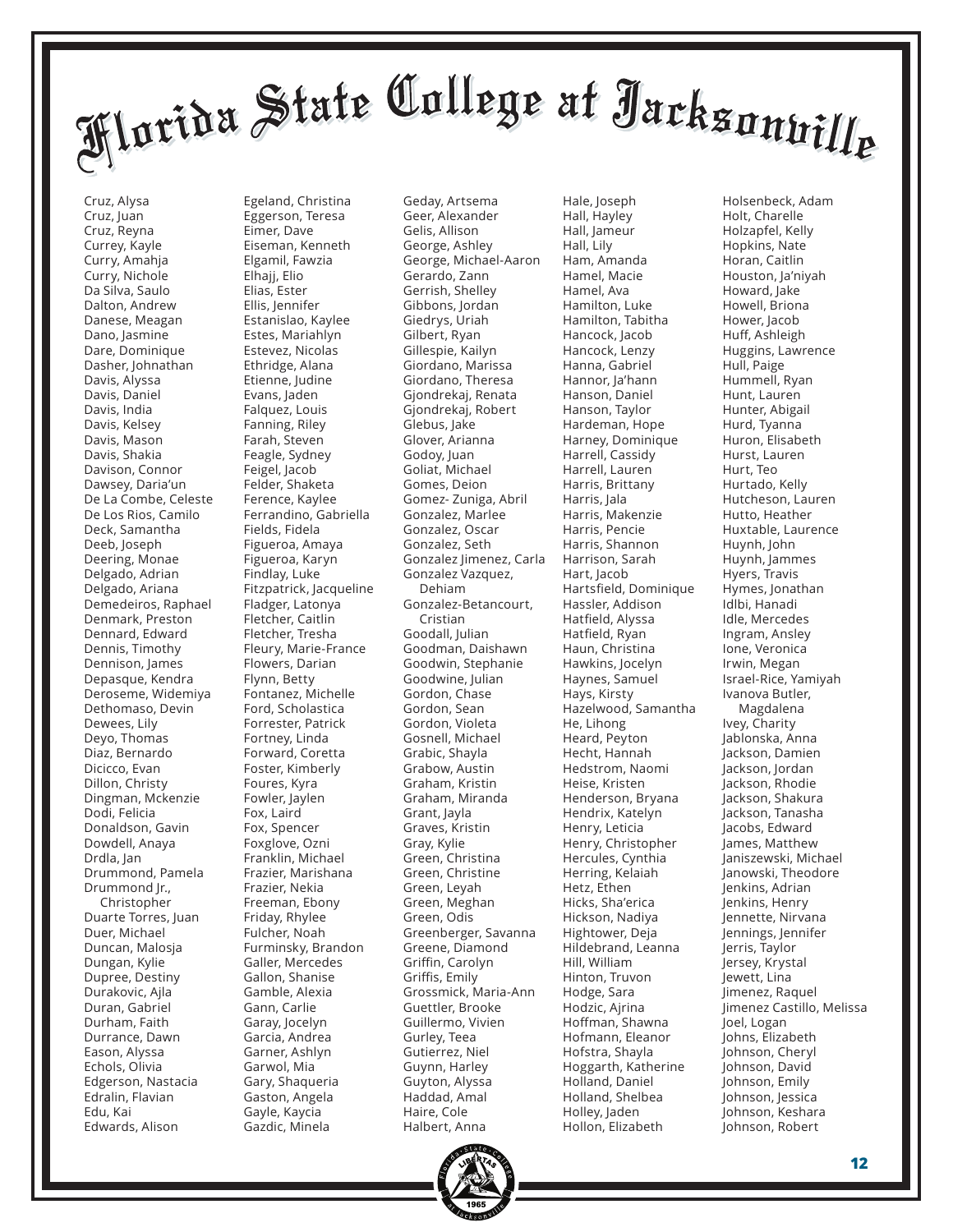Johnston, Victoria Jolly, Page Jones, Akyana Jones, Alicia Jones, Emily Jones, Monique Jones, Siana Jones, Taylor Joos, Audrey Jordan, Sydni Jordan, Tatyana Juneau, Ravyn Kahler, Charleigh Kakaye, Baba Kaminsky, Wendy Kashin, Yulia Kateti, Sunday Kaupert, Erika Keelen, Shealyn Keith, Stephanie Kellogg, Emily Kelly, Britney Kelly, Connor Kelly, Whitney Kennebrew, Phabien Kennedy, Logan Kesedzic, Alisa Keyser, Brittany Khakpour, Sara Khalili, Zora Khan, Muhammad Khelah, Samuel Kinsey, Kaitlyn Kinsman, Zakary Kirkland, Caleb Kirkland, Emilee Kiser, Zion Kish, Jenna Kite, Brittany Kitler, Andrea Knagge, Ethan Knapp, Kristopher Knobel, Barbara Joann Kondracki, Jessica Kondratyuk, Ilia Korga, Abigail Kosuga, Tiara Kowalo, John Kramer, Alyssa Kramer, Nickalaus Kratky, Brooke Krawsczyn, Brian Kroetz, Joshua Kroger, Megan Krzywonski, Victoria Kuda, Jason Kunga, Sherab Kutor, April Kwasneski, Taylor Labombarbe, Chance Labranch, Timothy Lacambra, Njelene Lacoste, River Lily

Lacy, Hannah Lam, Brian Lam, Thanh Lancaster, Mayta Langland, Brittany Lariviere, Adri-Anne Laster, Kevin Lathan, Teleshia Lattier, Kesean Le, Hao Le, Joanna Ledford, Morgan Lee, Jamee Leehan, Alexis Leger, Daloune Leigh, Tara Leirvik, Garret Leonard, Patrick Lester, Michelle Lewis, Brenda Lewis, Darwin John Lewis, Staness Ligardo, Luisa Lim, Donald Linsner, Axl Lisle, Stephanie Liu, Yong Lobetti, Laura Londono, Audrey Long, Connor Lopez, Amy Lopez, Anamarie Louisville, Ellee Lovato, Dezamae Lowe, Debra Lukaj, Steven Luna, Amanda Luyando, Amanda Lydon, Christopher Lyndon, Rainer M Cooke, Johnathan Macarages, Caleb Madden, Frederick Maeder, Kayla Magee, James Mahmoud, Inas Maitland, Jackie Malcolm, Raekwon Maldonado, Arlene Manaloto, Krisha Mangold, Allyson Mann, Katie Maples, Emily Maples, Rebecca Maples, Zachary Marcell, Marissa Marcinell, Brett Marcinkowski, Zoey Marina, Symone Mariner-Thompson, Dawn Marmolejos, Emely Martins, Luiz

Marts, Moriah Martus, Collin Marzan, Nowme Mason, Kendall Matelski, Cassandra Mathieu, Sarah Matthews, Jheria Mattson, Rebekah Mauer, Savanna Maxwell, Kimora May, Daniya May, Dartin Maytin, Michael McAfee, Emma McCall, Zyan McCart, Megan McClain, Tahj McCormick, Ivy McCracken, Noah McCrary, Dean McCullough, Brian McCullough, Sherrie McDaniel, Marquita McDill, Sean McEvoy, Sean McGauley, Drayton McGuire, Mark McInerney, Kaitlyn McIntyre, Jana McKay, Mia McKennon, Lewis McLelland, Jaclyn McLeod, Mason McMonigle, Alexi McNeil, Sandra McNicholas, Matthew McPherson, Nayo McQueen, Cianna McQueen, Sean Meade-Arauz, Jorge Means, D'Andre Medford, Brittany Meeks, Bradley Mejia, Tara Mene, Nageloune Merced, Lindsey Merine, Alisha Meurer, Emily Miller, Breanna Miller, Christopher Miller, Natalie Milligan, Haleigh Mirashi, Radjola Mirijaj, Majlinda Mirzaei, Adib Mitchell, Jakeaira Mitchell, Samantha Mitchell Jr., Johnny Mobley, Calandra Mobley, Jada Moghaddam, Ametis Mohsen, Maryam Mokhtar, Shereen

Monds, Nicole Monsalve, William Montes, Rafael Montgomery, Cassandra Montooth, Amethyst Moore, Hayleigh Moore, Sebastian Moore, Tiffany Morales Acevedo, Nashaly Moran, Paula Morando, Jennifer Morozov, Alina Morrissey, Ann- Margaret Mortensen, Lydia Morton, Nicole Mosley, Hannah Mossell, Elizabeth Muisenga, Joan Mulahasanovic, Neira Murphy, Macayla Murray, Clifford Murray, John Naines, Kaia Naji, Nura Nance, Reilly Navarro, Gabriela Nazario, Amaya Nazworth, Alixandria Neal, Cam Neal, Thomas Neeley, Meagan Neely, Emilie Negron, Kiana Nelson, Annette Nelson, Catherine Nelson, Rebecca Nelson, Trent Nelson, Tyesha Nelson, Tyler Nestor, Carla Neu, Carina Newbegin, Crystal Newman, Julianna Newman, Kara Nguyen, Aaron Nguyen, Danny Nguyen, Hai Nguyen, Jason Nguyen, Lianna Nguyen, Lilly Nguyen, Thanh Long Nguyen, Thu Nichols, Trinity Nicolini, Trevor Niedbalski, Phillip Nissen, Morgan Nitka, John Nolan, Kimberly Nolan, Taylor Nunez, Janelle

Nunez, Yuliana Nunnery, Kelly Nurudin, Yasmin Nutt, Hannah Nyabu, Cynthia O'Brien, Joshua O'Steen, Gabrielle O'Steen, Taylor Ochtinsky, Catherine Odom, Emani Okello, Michael Olivares, Henmily Oliver, Eric Olmo, Laura Olufowoshe, Olayinka Orcino, Denise Orecchio, Joseph Oruamabo, Mary Osborn, Devin Osorno, Vanessa Overton, Faleace Owen, Gregory Owenby, Morgan Owens, Jake Pace, Jessica Padgett, Kristin Pagano, Ashley Paguirigan, Christian Bert Parasiris, Anastacia Park, Ashley Parker, Kelly Parker, Shadarra Parland, Zoe Partridge, Nereyda Payton, Ahriyana Paz Del Valle, Sheila Pennington, Brianna Penrod, Elizabeth Pequeno, Bryan Perales, Yazmin Peralta-Munguia, Ashly Perez, Anthony Perez, David Perez, Leilani Perkins, Ariel Permenter, Jesse Perry, Janet Pesnell, Conner Peters, Andrea Peters, Brandon Peters, Brittney Peterson, Tad Pfeilmeier, Danielle Pham, Luu Phebus, Amber Phillips, Alexa Phillips, Joshua Phillips, Taylore Philpot, Anthony Pickering, Jacob Pico, Giselle Pierre Louis, Francisca

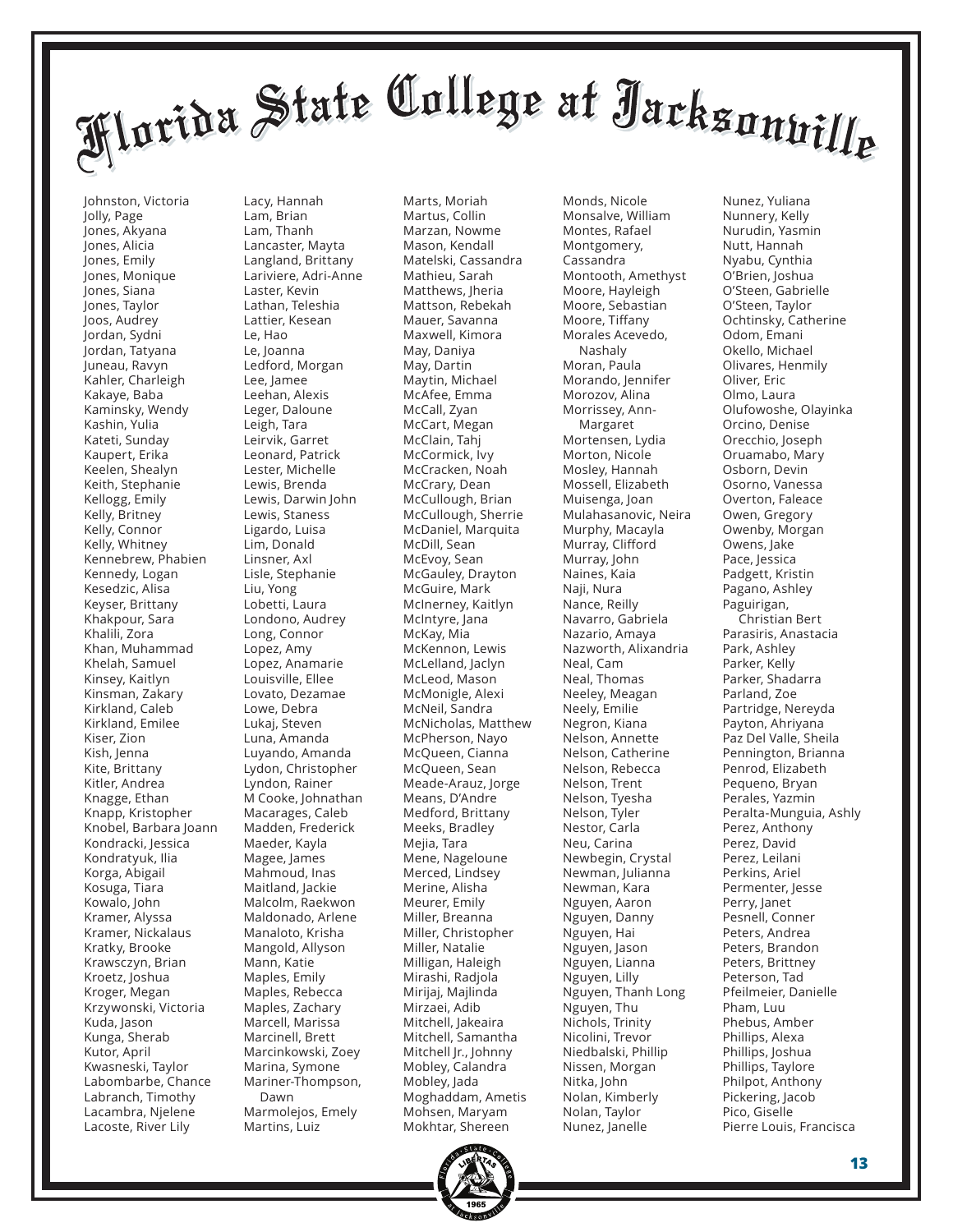Pigg, Cole Pimenova, Evgenia Pinango, Laura Pinto, Alissa Pinto, Natalie Pithwa, Dharitry Pitzer, Rebecca Plumer, Everett Plummer, Keshawn Pluviose, Mildred Poag, Hunter Ponsonby, Samantha Poole, Jamaris Poole III, Jack Popera, Roniel Gian Porcic, Senajla Porthouse, Casaundra Potts, Theo Powell, Jessica Powers, Cassidy Pratt, Stacey Prew, Kane Price, Genevieve Priester, Jeri Quijada, Gaberiel Quintana, Ashlin Quintanilla, Armando Rabe, Eliza Rady, Franklin Ragonnet, Justin Rainey, Yiashia Ramos, Joselin Ramos Delgado, Adriana Rattler, Chanta Raulerson, Sherry Ray, Brandon Rednour, Roxanne Reid, Destiny Reid, Jennifer Reyes, Bridget Rice, Valerie Richardson, Tauhzane Ridings, Kameron Riggs, Ian Riley, Madison Ringley, Esther Ritchie, Italy Rivera, Alejandra Rivera, Itamar Rivera, Janet Rivera, Joseph Rivera, Samarie Rivera-Cardenas, Kelly Rizano, Jayden Robbins, Regina Robbins, Kelly Robinson, Ashley Robinson, Jason Robinson, Lina Robinson, Lori-Ann Rockey, Makenzie Rodrigues De Souza, Jefferson

Rodriguez, Emily Rodriguez, Eric Rodriguez, Jenny Rodriguez, Marco Rogers, Dominic Rolston, Todd Roman, Rosmery Roper, Shawn Rosas, Angelo Ross, Alyssa Ross, Samuel Ross, Shalynn Rouse-Ellis, Desirae Rowland, Jami Royal, Carlie Rudolph, Brittany Ruel, Olivia Rush, Riley Russell, Brandon Sadija, Natasha Sadlik-Peralta, Olivia Safar, Sandra Sakara, Matthew Sanchez, Destiny Sanson, Evadne Santiago, Caitlin Santino, Ariana Santos, Dariel Sapp, Taylor Sass, Karissa Sathya, Sharan Schlehuber, Dylan Schmehl, Elizabeth Schmid, Haley Schnusenberg, Lynda Schoonmaker, Emma Schroyer, Jessica Schultz, Richard Schweitzer, Brittany Schwenk, Nicholas Scott, Astrid Scott, Stephanie Sedlak, Eric Seery, Shane Senanayake, Kasun Senior, Kemar Sennes, Christopher Serrano, Edgui Seymour, Rose Shakibaei, Farhan Sharp, Destinee Sheffield, Samantha Shepherd, Seandraya Shields, Marlina Shourav, Mahmudul Siedschlag, Scott Sikorski, Erinn Silvia, Holly Simmons, Rekiya Simon, David Sims, Adrian Skeete, Dulce-Pinheiro Smith, Alexander

Smith, Ashley Smith, Blair Smith, Daria Smith, Eryn Smith, Jennie Smith, Najee Smith, Olivia Smith-Dusinberre, Hayden Smyth, Layci Sokova, Maria Solomon, Brennen Solomon, Jada Solomon, Michael Sony, Samir Soto, Misel Soubai, Waleed Sowin, Keith Span, Rachael Sparrow, Ieka Spates, Leandra Spears, Pamela Spencer, Jennifer Spikol, Kevin Stafford, Spencer Stancil, Shanice Stanley, Hailee Starr, Gisheel Stauch, Noah Steiger, Kamille Stephens, Zachary Stevens, Debra Stevenson, Roxie Steward, Jamien Stewart, Ashton Stipe, Jessica Stoetzer, Chelsea Stone, John Stoves, Julie Streeter, Adalina Strickland, Courtney Stubbs, Kaleia Sukharev, Denis Summerall, Vevvy Summers, April Sutton, Destiny Sutton, Lakeshia Swinnen, Shelby Sword, Tyler Tabor, Skyler Tacandong, Denise Maureen Tanaka, Joyce Tandy, Courtney Tang Bau, Ze Nyi Tarsha, Nehad Taylor, Alexa Taylor, Brooke Taylor, Erskine Taylor, Lauren Taylor, Rebecca Telford, Kelli Ten Hulzen, Dana

Terry, Caleb Terry, Emorej Thigpen, Haley Thigpen, Kadence Thiounn-Phommachanh, Kialei Thomas, Donnetta Thomas, Kima Thomas, Sadeja Thomas, Sarah Thomas, William Thompson, Brandi Thorpe, Sarah Thurlow, Haley Tingley, Tara Titch, Jessica Tobe, Chelsea Tocasuche, Jillian Todd, Arvella Toliver, Reginald Towery, Emily Townsend, Alexander Townsend, Tyler Tran, Kenny Trinidad, Nathaniel Tritt, Lisa Tsoutsos, Nicholas Tucker, Kevin Tucker, Sabrina Tumbelty, Jaime Tunsill, Nia Turano-Martin, Kandyce Turk, Tamara Turner, Cynthia Turner, Jacquelyn Turner, Payton Tuttle, Mackenzie Tutwiler, Amaurie Tyler, Madison Umberger, Debra Unthank, Anna Urbano, Erick Ussery, Dallin Vail, Edward Valdes Monteagudo, Julio Valdez, Sarah Valdez, Sienna Valentin, Kebdiel Valentine, Mathew Van Bibber, Jake Vandervort, Shelby Varela, Roxsanna Varela, Trina Vargas, Camila Varnedoe, Allyson Vasallo, Adriana Vasconcellos, Christine Vasquez, Neftali Vasquez Diaz, Enmary Vaughan, Dacoda Vega, Charlene Vega, Jean

Vera, Ariana Villamonte, Michael Vissers, Taylor Vo, Nhi Vonderau, Alexander Vu, Mary Vu, Tammy Wade, Ericka Wademan, Cameron Wagner, Mikaela Walker, Adra Walker, Jamya Walker, Milan Walker, Savannah Wallace, Robert Wampler, Madison Ward, David Ward, Grace Ward, Jacob Ward, Ryan Warren, Areana Wash, Alyssa Washington, Michael Wastart, Ashley Waters, Wisdom Weaver, Kacie Webb, Sarah Welborn, Kylie Welch, Walter Weldon, Walker Welling, Brooke Wells, Aubrey Wells, Brittany Wells, Savannah West, James Wheelock, Tanner White, Alecsandria White, Frederick White, Keith White, Kylei White, Preston White Hawk, Gavin Whittenbarger, Janaleigh Wickeri, Evan Wieber, Emily Wiggins, Cristina Wilbur, Lauren Willa, Clare Williams, Arlisa Williams, Ashlea Williams, Devon Williams, Dominique Williams, Garrett Williams, Harlie Williams, Jada Williams, Jahfari Williams, Jimmiexantyrius Williams, Jordan Williams, Joshua Williams, Katrina Williams, Leila